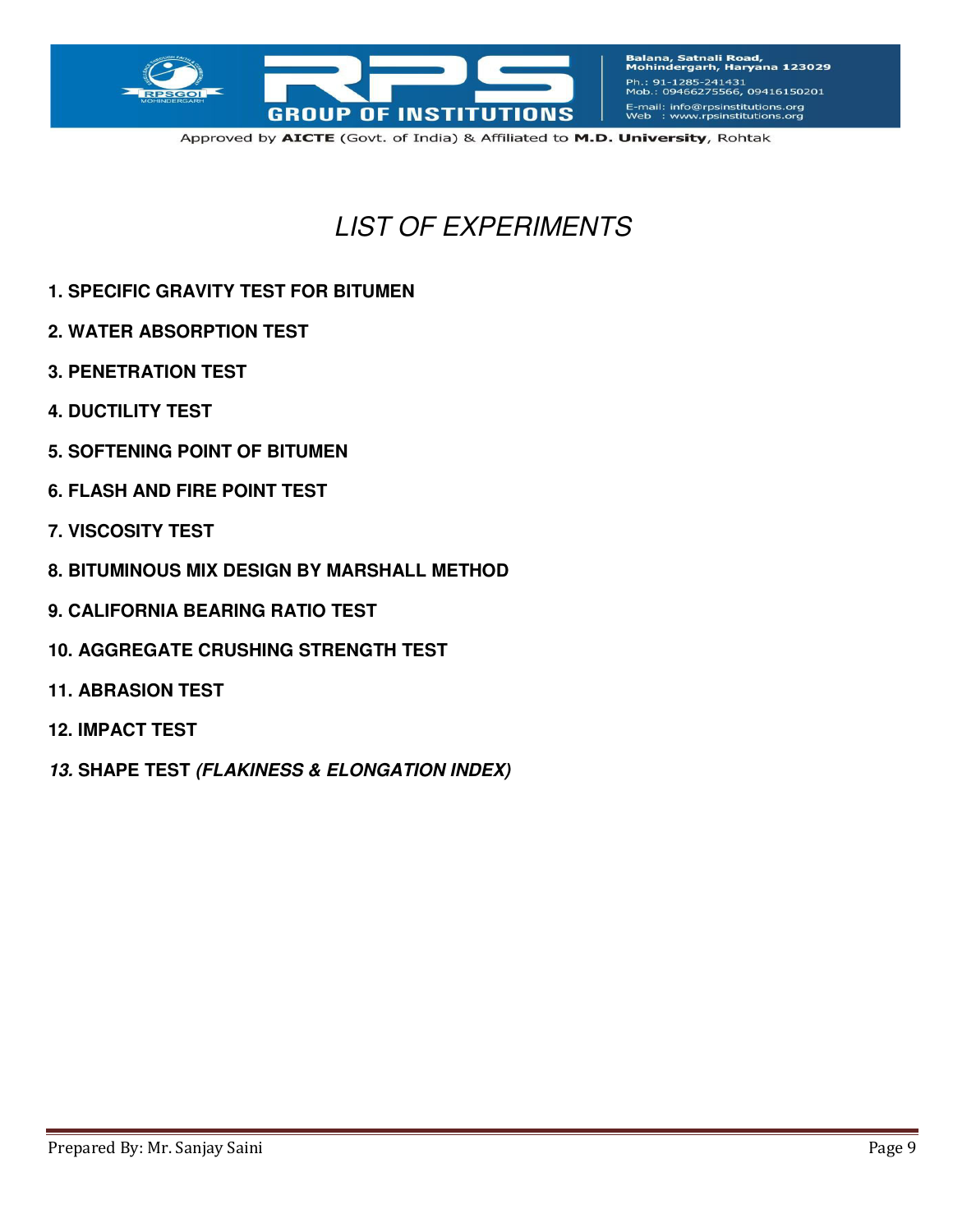

### **EXPERIMENT NO - 1**

**Aim:** To determine the Specific gravity of given Bituminous material.

**Apparatus:** There are two methods. 1) Pycnometer Method, 2) Balance Method. Pycnometer Method: Specific gravity Bottle, Balance and Distilled water.

#### **Theory** -

The density of a bitumen binder is a fundamental property frequently used as an aid in classifying the binders for use in paving jobs. In most applications, the bitumen is weighed, but finally in use with aggregate system, the bitumen content is converted on volume basis. Thus an accurate density value is required for conversion of weight to volume. The specific gravity is greatly influenced by the chemical composition of binder. Increased amount of aromatic type compounds cause an increase in the specific gravity.

The specific gravity is defined by ISI as the ratio of the mass of a given volume of the bituminous material to the mass of an equal volume of water, the temperature of both being specified at 27°C±0.1°C.

The code of practice used to determine the specific gravity is **IS: 1202** 

#### **Procedure:**

The clean, dried specific gravity bottle is weighed let that be Wi gm.

> Then it is filled with fresh distilled water and then kept in water bath for at least half an hour at temperature 27°C±0.1°C.

> The bottle is then removed and cleaned from outside. The specific gravity bottle containing distilled water is now weighed. Let this be W2gm.

> Then the specific gravity bottle is emptied and cleaned. The bituminous material is heated to a pouring temperature and the material is poured half the bottle, by taking care to prevent entry of air bubbles. Then it is weighed. Let this be W3gm.

> The remaining space in specific gravity bottle is filled with distilled water at 27°C and is weighed. Let this be W4gm. Then specific gravity of bituminous material is given by formula.

| Detail                                                      | Sample 1 | Sample 2 | Mean value |
|-------------------------------------------------------------|----------|----------|------------|
| Wt. of empty bottle<br>$(w_1)$ gm                           |          |          |            |
| Wt. of bottle + aggregate<br>$(w2)$ gm                      |          |          |            |
| Wt. of bottle + aggregate<br>$+$ water (w <sub>3</sub> ) gm |          |          |            |
| Wt. of bottle +water $(w4)$<br>gm                           |          |          |            |
|                                                             |          |          |            |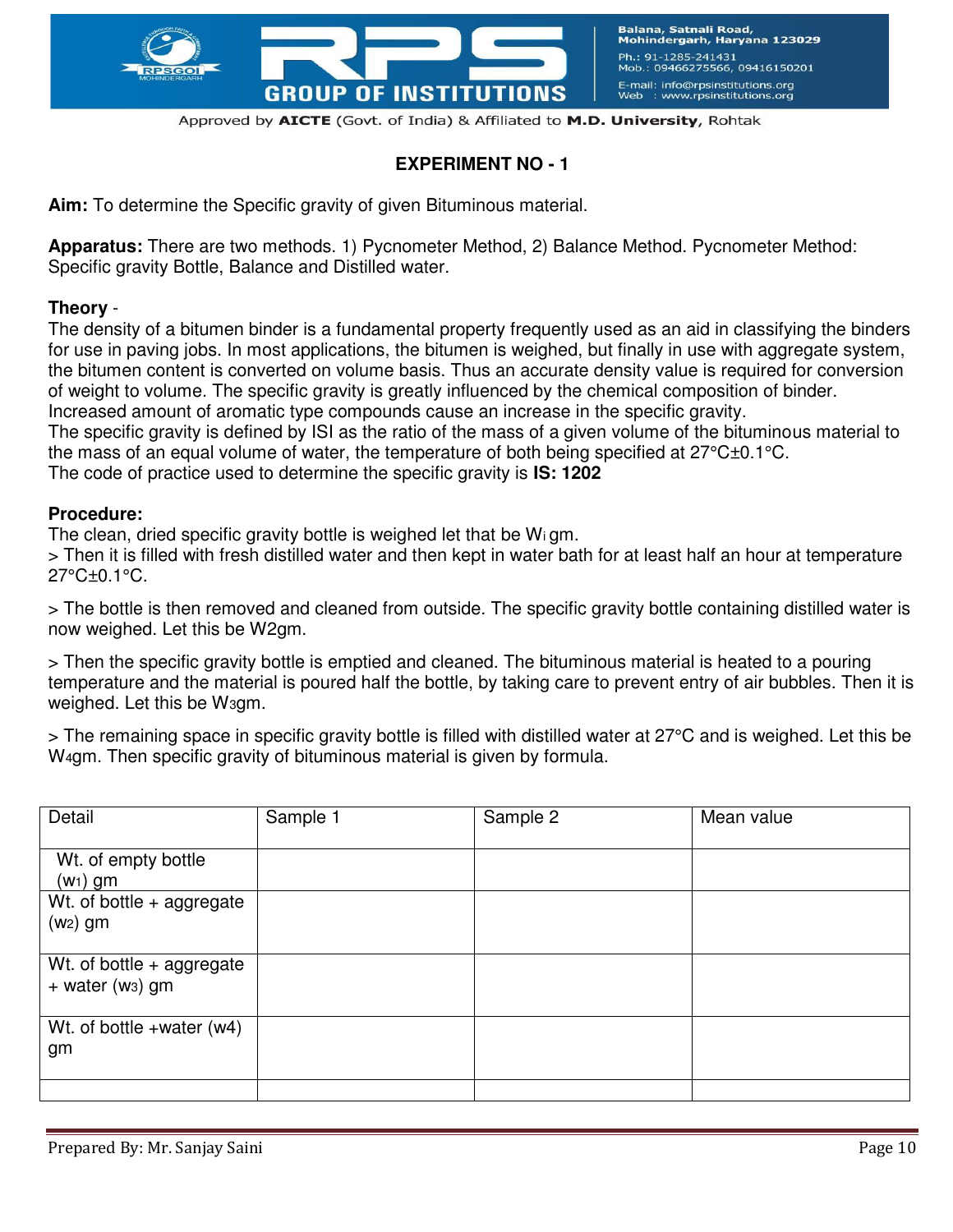Specific gravity =  $(W_1-W_2) / (W_1-W_2) - (W_3-W_4)$ Result ………………………………



Balana, Satnali Road,<br>Mohindergarh, Haryana 123029 Ph.: 91-1285-241431 Mob.: 09466275566, 09416150201 E-mail: info@rpsinstitutions.org : www.rpsinstitutions.org

Approved by AICTE (Govt. of India) & Affiliated to M.D. University, Rohtak

### **EXPERIMENT NO - 2**

### **THEORY-**

The water absorption of coarse aggregates is determined as per IS: 2386 (Part III) – 1963. The apparatus used for this test are:-

Wire basket – perforated (electroplated or plastic coated with wire hangers for suspending it from the balance) (figure 4.5). Water-tight container for suspending the basket, Dry soft absorbent cloth- 75cm x 45cm (2 nos.), Shallow tray of minimum 650 sq.cm area and Oven.

### **Procedure**

(1) The sample shall be screened on a 10mm IS sieve. The sample should be thoroughly washed to remove finer particles and dust, drained and then placed in the wire basket and immersed in distilled water at a temperature between 22 and 32oC.

(2) After immersion, the entrapped air should be removed by lifting the basket and allowing it to drop 25 times in 25 seconds. The basket and sample should remain immersed for a period of  $24 + \frac{1}{2}$  hrs afterwards.

(3) The basket and aggregates should then be removed from the water, allowed to drain for a few minutes, after which the aggregates should be gently emptied from the basket on to one of the dry clothes and gently surface-dried with the cloth, transferring it to a second dry cloth when the first would remove no further moisture. The aggregates should be spread on the second cloth and exposed to the atmosphere away from direct sunlight till it appears to be completely surface-dry. The aggregates should be weighed (Weight 'A').

(4) The aggregates should then be placed in an oven at a temperature of 100 to 110oC for 24hrs. It should then be removed from the oven, cooled and weighed (Weight 'B').

Water absorption =  $[(A - B)/B] \times 100\%$ . Two such tests should be done and the individual and mean results should be reported.

### **OBSERVATION AND CALCULATION** -

| weight of sample (before immersed in water) |  |
|---------------------------------------------|--|
| Weight of sample (after immersed in water)  |  |
| Weight of sample (after drying "A")         |  |
| Weight of sample (after oven "B")           |  |
| Water absorption amount                     |  |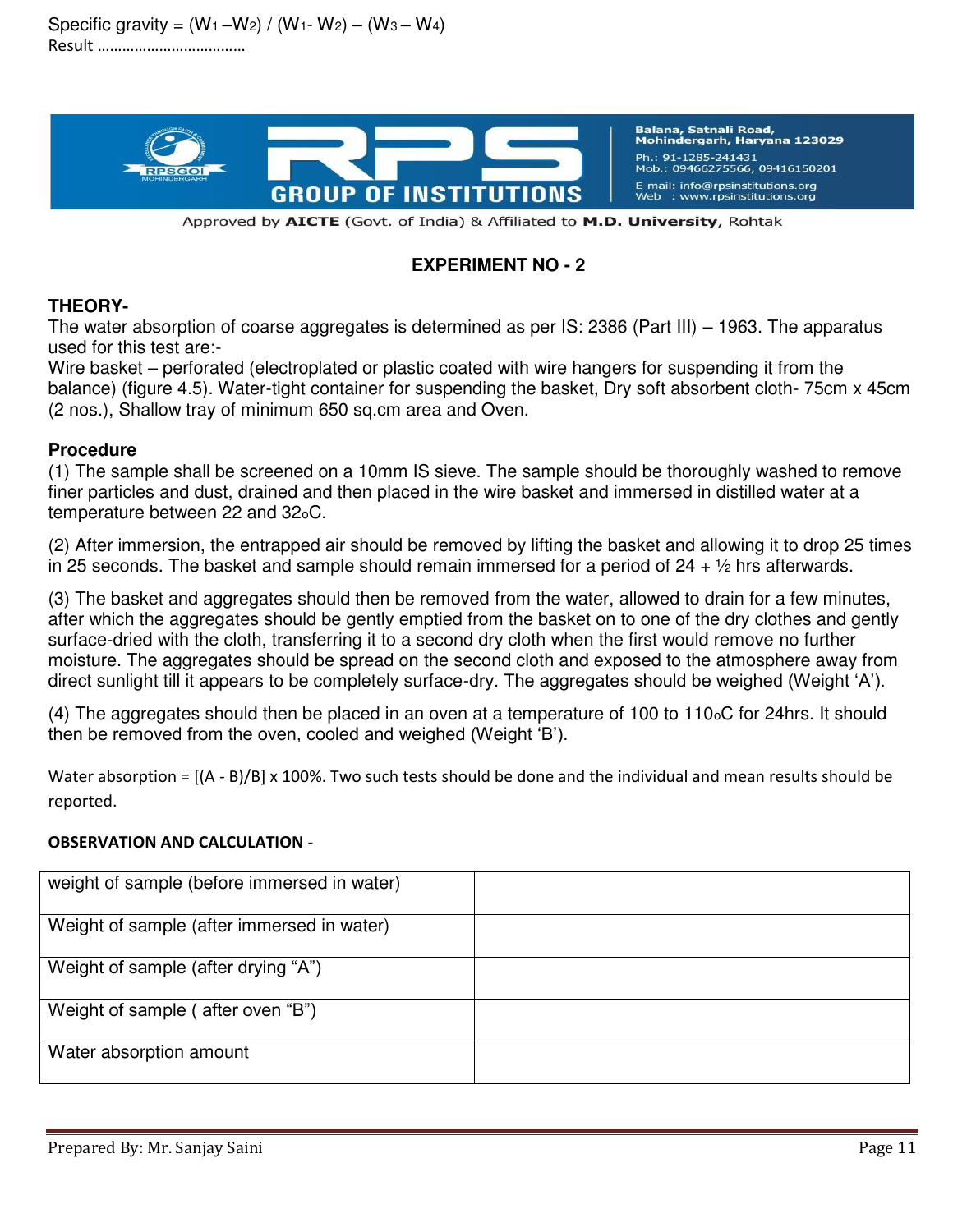

**Balana, Satnali Road,** Mohindergarh, Haryana 123029 Ph.: 91-1285-241431 Mob.: 09466275566, 09416150201 E-mail: info@rpsinstitutions.org Web : www.rpsinstitutions.org

Approved by AICTE (Govt. of India) & Affiliated to M.D. University, Rohtak

#### **EXPERIMENT NO - 3**

**Aim:** To determine the grade of a given binder.

**Apparatus:** It consists of items like container, needle, water bath, penetrometer, stop watch etc. Container is 55mm in diameter and 35mm to 57mm height. The needle is provided with a shank approximately 3.0mm in diameter into which it is immovably fixed.

#### **Theory:**

The consistencies of bituminous materials vary depending upon several factors such as constituents, temperature, etc. As temperature ranges between 25° and 50°C most of the paving bitumen grades remain in semi solid or in plastic states and their viscosity is so high that they do not flow as liquid.

Determination of absolute viscosity of bituminous material is not so simple. Therefore the consistency of these materials is determined by indirect methods. The consistency of bitumen is determined by penetration test which is a very simple test. Various types and grades of bituminous materials are available depending on their origin and refining process. The penetration test determines the consistency of these materials for the purpose of grading them, by measuring the depth (in units of one tenth of a millimeter or one hundredth of a centimeter) to which a standard needle will penetrate vertically under specified conditions of standard load, duration and temperature. Thus the basic principle of the penetration test is the measurement of the penetration (in units of one tenth of a mm) of a standard needle in a bitumen sample maintained at

25C during five seconds, the total weight of the needle assembly being 100gm. The softer the bitumen, the greater will be the penetration. The test is conducted as per IS-1203 for paving bitumen.

#### **Procedure:**

> The bitumen is softened to a paving consistency between 75° and 100°C above the approximate temperature at which bitumen softens.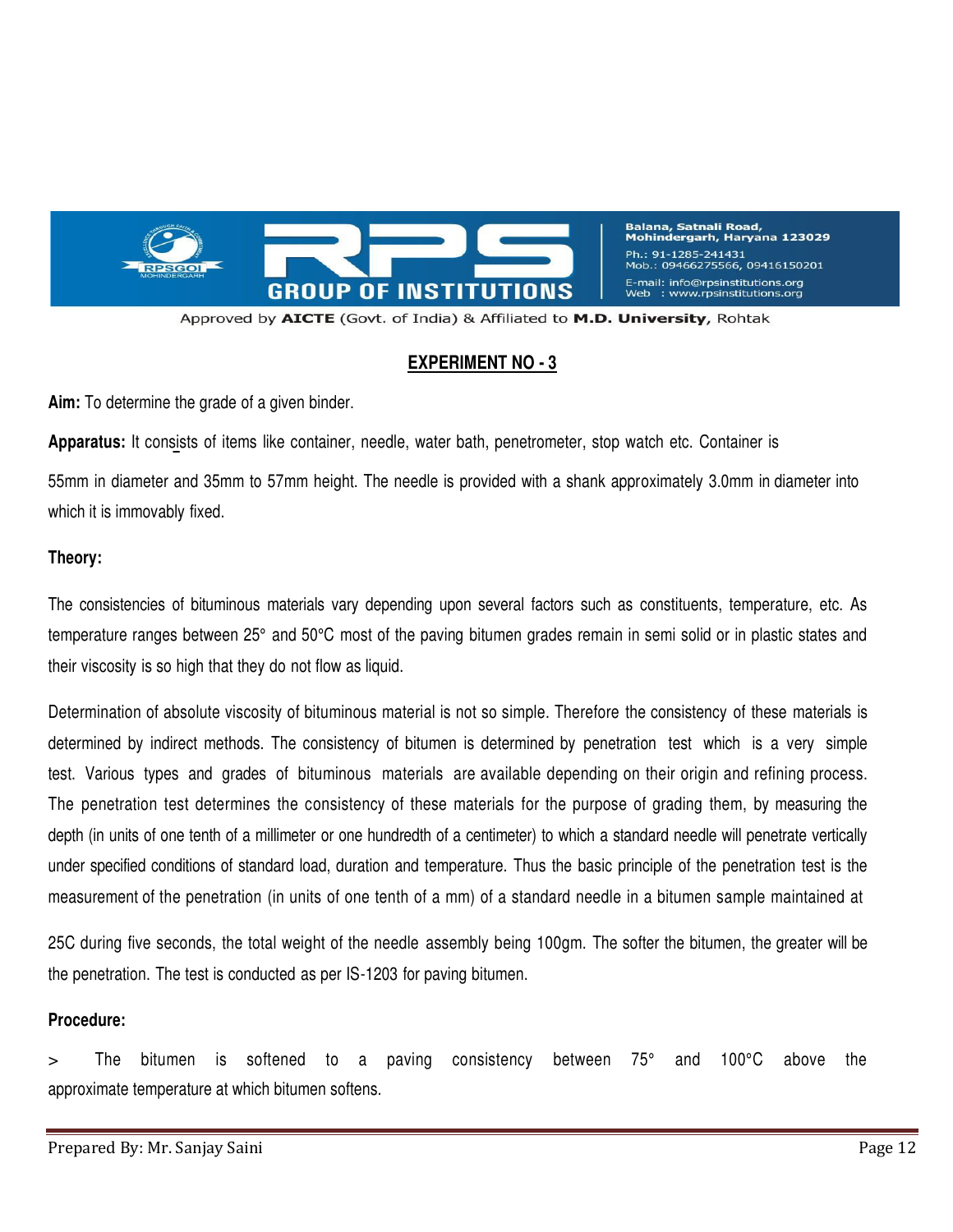> The sample material is thoroughly stirred to make it homogeneous and free from air bubbles and water.

> The sample containers are cooled in atmosphere of temperature not lower than 13°C for one hour. Then they are placed in temperature controlled water bath at a temperature of 25°C for a period of one hour. > The weight of needle, shaft and additional weight are checked. The total weight of this assembly should be 100gm

> Using the adjusting screw, the needle assembly is lowered and the tip of the needle is made to just touch the top surface of the sample.



Balana, Satnali Road,<br>Mohindergarh, Haryana 123029 Ph.: 91-1285-241431 Mob.: 09466275566, 09416150201 E-mail: info@rpsinstitutions.org Web : www.rpsinstitutions.org

Approved by AICTE (Govt. of India) & Affiliated to M.D. University, Rohtak

- > The needle assembly is clamped in this position. The contact of the tip of the needle is checked using the mirror placed on the rear of the needle.
- > The initial reading of the penetrometer dial is either adjusted to zero or the initial reading is noted.
- > Then the needle is released by pressing a button and a stop watch is started. The needle is released exactly for a period of 5.0secs.
- > At least 3 measurements are made on this sample by testing at distance of not less than 100mm apart.
- > The difference between the initial and final penetration readings are taken as the penetration value.

### **Observation and Calculation:**

| <b>Readings</b>          |             |         |  | <b>Mean Value</b> |   |  |
|--------------------------|-------------|---------|--|-------------------|---|--|
|                          |             |         |  | 2                 | 3 |  |
| Penetrometer             | <b>Dial</b> | Initial |  |                   |   |  |
| Penetrometer             | <b>Dial</b> | Final   |  |                   |   |  |
| <b>Penetration Value</b> |             |         |  |                   |   |  |

**Result** ……………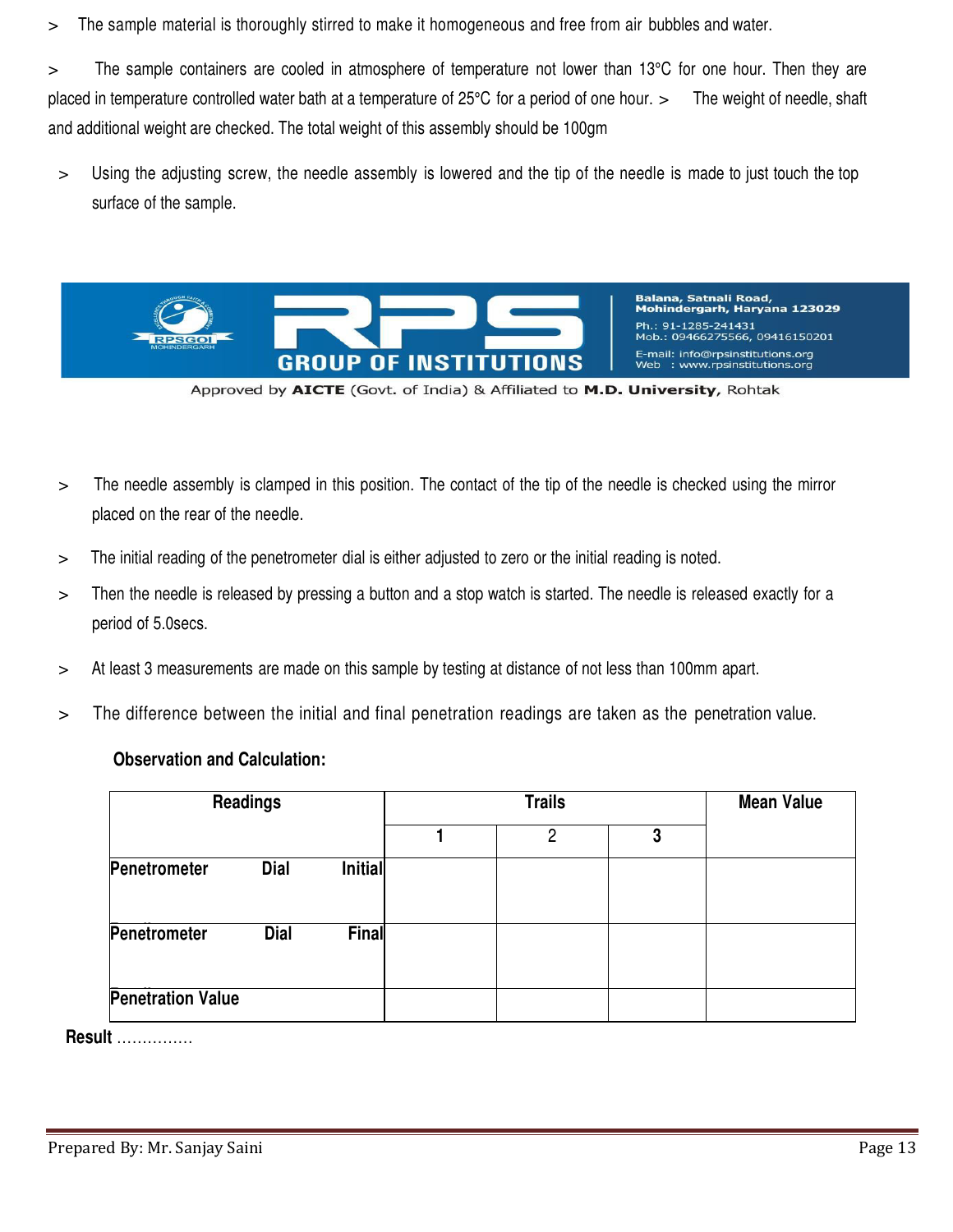

Balana, Satnali Road,<br>Mohindergarh, Haryana 123029 Ph.: 91-1285-241431 466275566, 09416150201 E-mail: info@rpsinstitutions.org www.rpsinstitutions.org

Approved by AICTE (Govt. of India) & Affiliated to M.D. University, Rohtak

# **EXPERIMENT NO - 4**

**Aim**: To conduct ductility test on given bitumen sample.

**Apparatus:** Briquette mould, (length — 75mm, distance between clips — 30mm, width at mouth of clips —

20mm, cross section at minimum width — 10mm x 10mm), Ductility machine with water bath and a pulling device at a precaliberated rate, a putty knife, thermometer.

### **Theory :**

A certain minimum ductility is necessary for a bitumen binder. This is because of the temperature changes in bituminous mixes and the repeated deformations that occur in flexible pavements due to the traffic loads. It is of significant importance that the binders form ductile thin films around the aggregates. The binder material which does not possess sufficient ductility would crack and thus provide previous pavement surface. This is in turn results in damaging effect to the pavement structure. The ductility is expressed as the distance in centimeters to which a standard briquette of bitumen can be stretched before the thread breaks. The test is standardized by the **IS: 1208.** The test is conducted at 27°±0.5°C and a rate of pull of 50±2.5 mm per minute.

### **Procedure:**

>The bitumen sample is method to a pouring temperature (75°C to 100°C) and poured into the mould assembly and placed on a brass plate, where a solution of glycerin or soap solution is applied at all surfaces of briquette mould exposed to bitumen.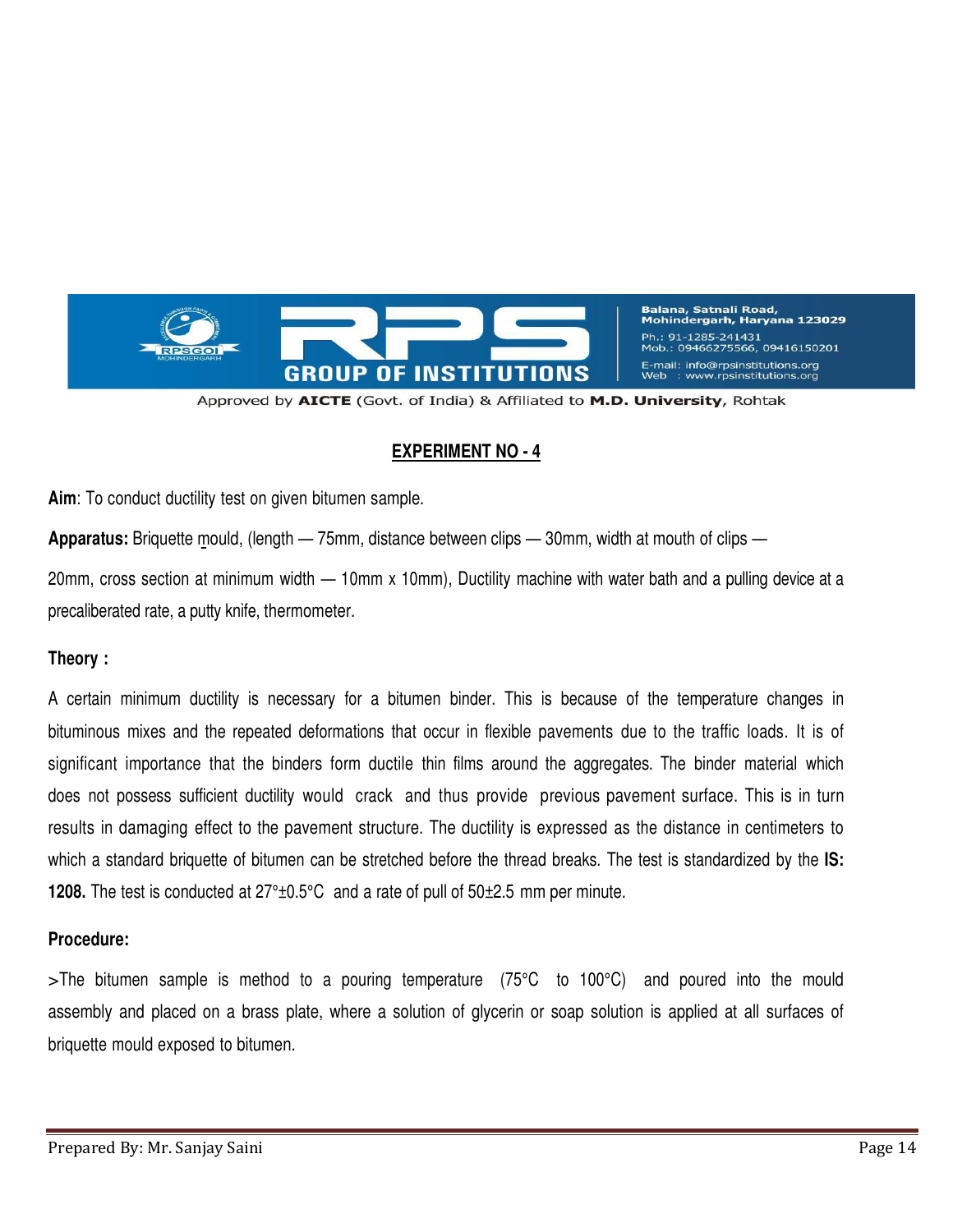>After the sample is poured to the mould, thirty to forty minutes the entire assembly is placed in a water bath at 27°C.

>Then the sample is removed from the water bath maintained at 27°C and excess bitumen material is cutoff by leveling the surface using hot knife.

> After trimming the specimen, the mould assembly containing sample is replaced in water bath maintained at

27°C for 85 to 95 minutes. Then the sides of mould are removed and the clips are carefully booked on the machine without causing any initial strain. Two or more specimens may be prepared in the moulds and clipped to the machine so as to conduct these test simultaneously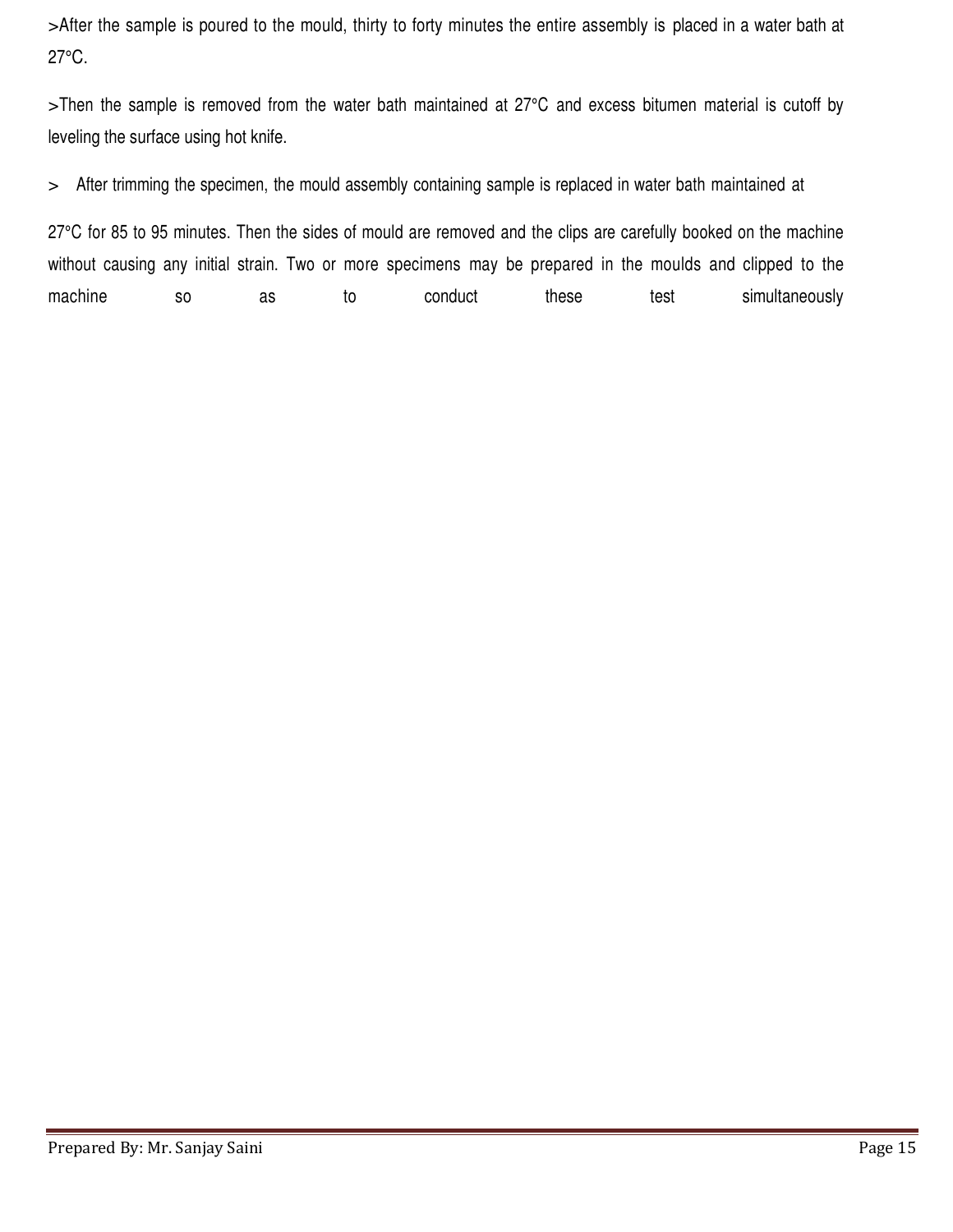

>The pointer is set to read zero. The machine is started and the two clips are thus pulled apart horizontally.

>While the test is in operation, it is checked whether the sample is immersed in water at depth of at least 10mm. The distance at which the bitumen thread of each specimen breaks is recorded (in cm) to

report as ductility value.

| <b>Observation and Calculation:</b> | <b>Trails</b> |  | <b>Mean Value</b> |  |
|-------------------------------------|---------------|--|-------------------|--|
| <b>Test Property</b>                |               |  |                   |  |
| <b>Ductility Value</b>              |               |  |                   |  |

|  | <b>Result:</b> The ductility value of the given bitumen sample is | CM. |
|--|-------------------------------------------------------------------|-----|
|--|-------------------------------------------------------------------|-----|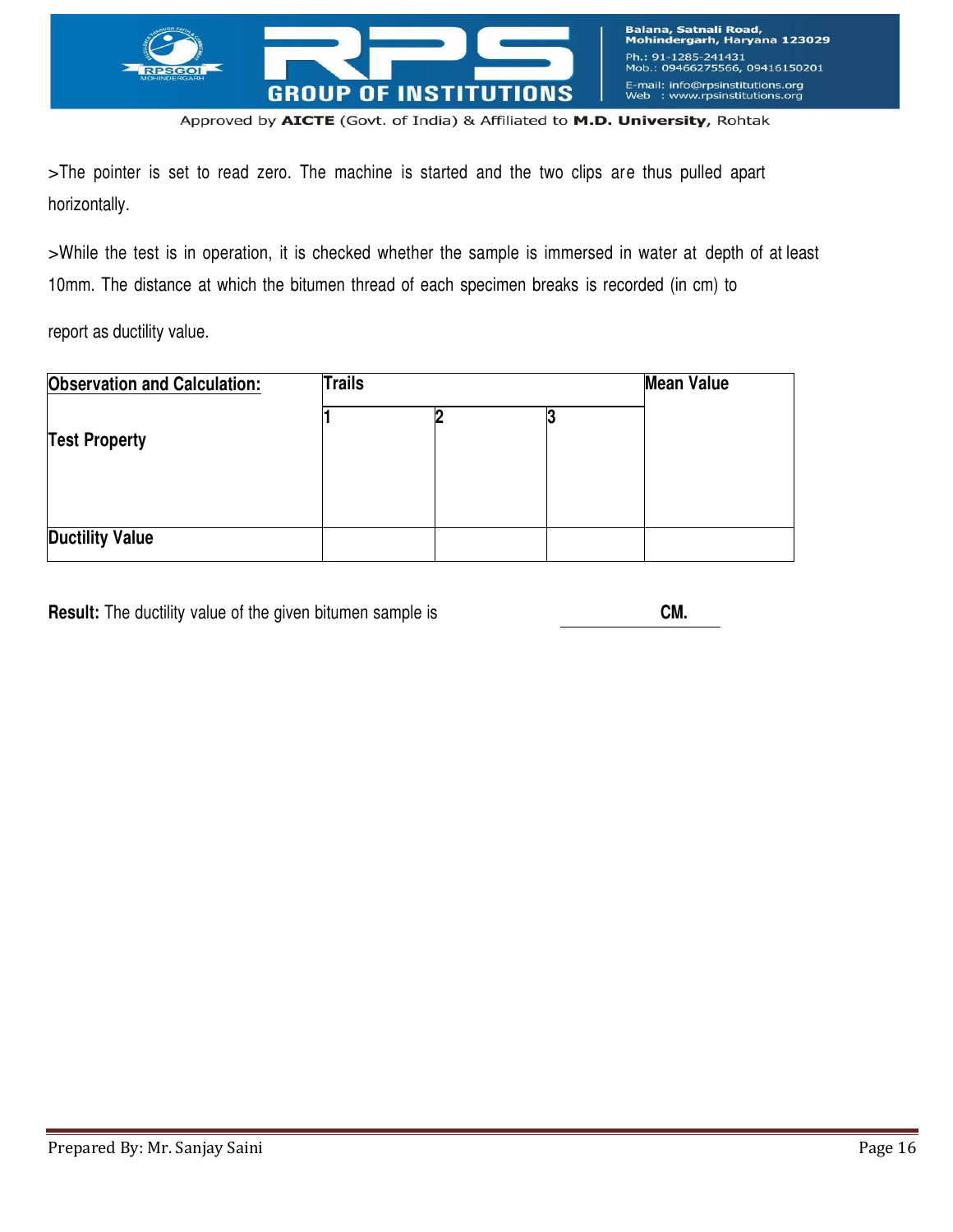

Balana, Satnali Road,<br>Mohindergarh, Haryana 123029 Ph.: 91-1285-241431 Mob.: 09466275566, 09416150201 E-mail: info@rpsinstitutions.org : www.rpsinstitutions.org

Approved by AICTE (Govt. of India) & Affiliated to M.D. University, Rohtak

# **EXPERIMENT NO – 5**

**Aim:** To determine the softening point of given paving bitumen as per IS: 1205.

**Apparatus:** Ring and Ball apparatus, Water bath with stirrer, Thermometer, Glycerin, etc. Steel balls each of 9.5mm and weight of 2.5±0.08gm.

### **Theory:**

Bitumen does not suddenly change from solid to liquid state, but as the temperature increase, it gradually becomes soften until it flows readily. The softening point is the temperature at which the substance attains particular degree of softening under specified condition of test. For bitumen it is usually determined by Ring and Ball apparatus. The test is conducted as per **IS: 1205.**

### **Procedure:**

 $>$  Sample material is heated to a temperature between 75 $^{\circ}$  and 100 $^{\circ}$ C above the approximate softening point until it is completely fluid and is poured in heated rings placed on the metal plate.

> To avoid sticking of the bitumen to metal plate, coating is done to this with a solution of glycerin and dextrin.

> After cooling the rings in air for 30 minutes, the excess bitumen is trimmed and rings are placed in the support.

> At this time the temperature of distilled water is kept at 5°C. This temperature is maintained for 15 minutes after which the balls are placed in position.

> Then the temperature of water is raised at uniform rate of 5°C per minute with a controlled heating unit, until the bitumen softens and touches the bottom plate by sinking of balls. At least two observations are made. For material whose softening point is above 80°C, glycerin is used for heating medium and the starting temperature is 35°C instead of 5°C.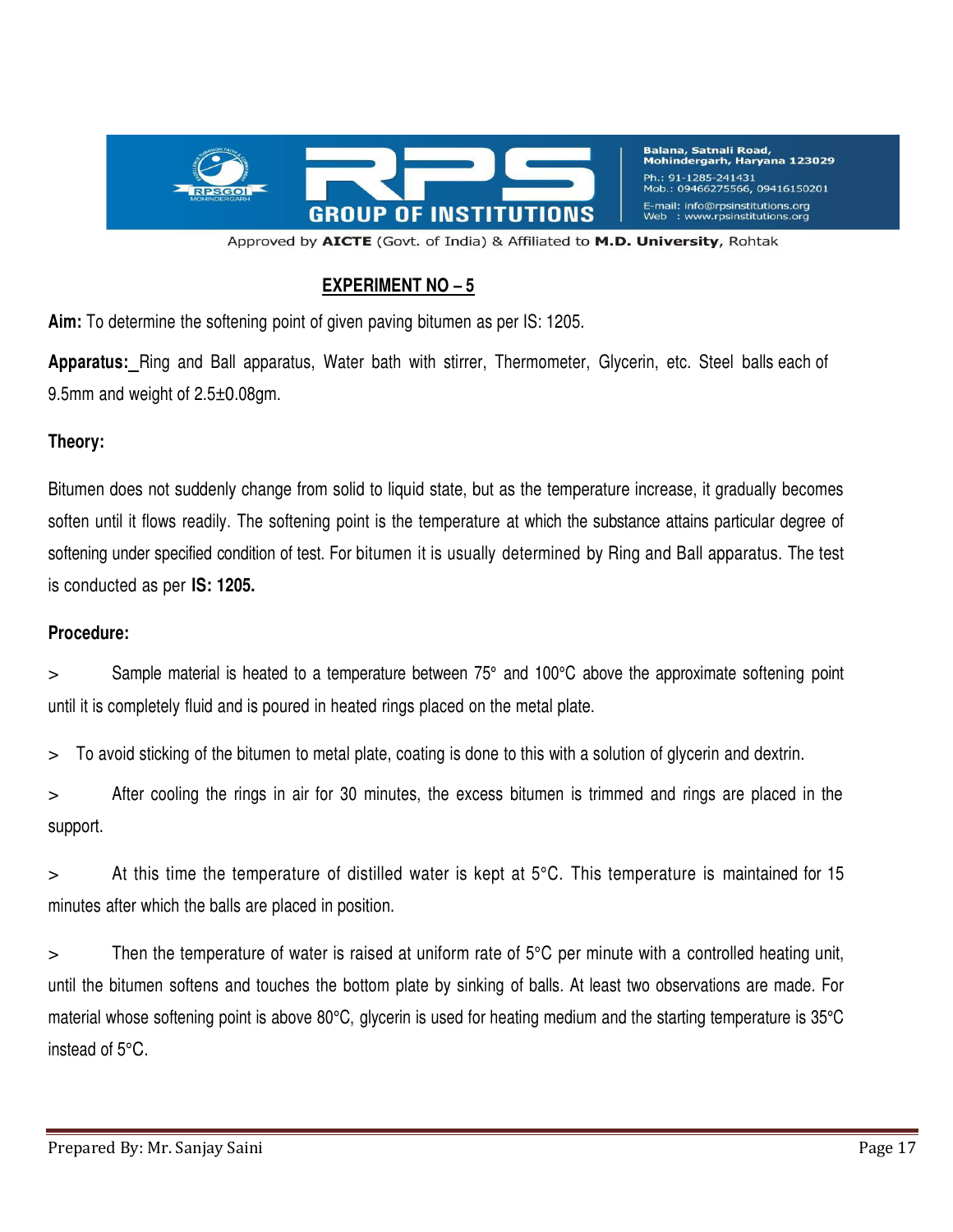> The temperature at the instant when each of the ball and sample touches the bottom plate of support is recorded as so ftening point v alue.



Approved by AICTE (Govt. of India) & Affiliated to M.D. University, Rohtak

### **Observation and Calculation:**

| <b>Test Property</b>                         | <b>Trails</b> | <b>Mean Value</b> |  |  |
|----------------------------------------------|---------------|-------------------|--|--|
|                                              |               |                   |  |  |
| Temperature $(^{\circ}C)$ at which I<br>ball |               |                   |  |  |
| Temperature (°C) at which II ball            |               |                   |  |  |
| <b>Final Softening Point Temperature</b>     |               |                   |  |  |

**Result:** The softening point value of given bitumen sample is……….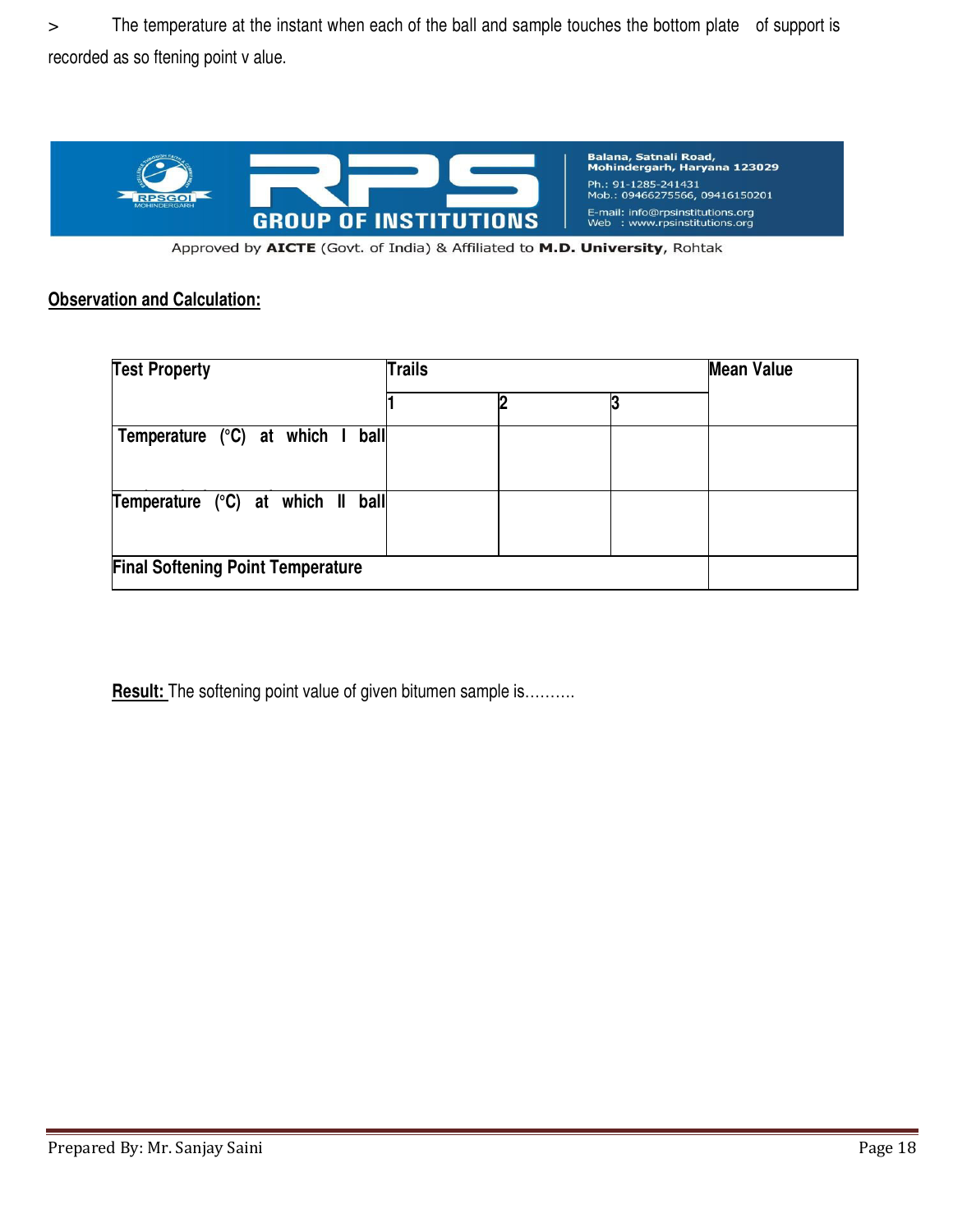

# **EXPERIMENT NO - 6**

**Aim:** To determine the flash and fire point of a given bituminous material.

**Apparatus:** Pensky-Martens closed cup tester, thermometer, heating source, flame exposure.

### **Theory:**

Flash and Fire point test is a safety test conducted on a bituminous material so that it gives an indication of the critical temperature at and above where precautions should be taken to eliminate fire hazards during its applications. Bituminous materials leave out volatiles at high temperature depending upon their grade. These volatile vapors catch fire causing a flash. This condition is very hazardous and it is therefore essential to qualify this temperature for each bitumen grade, so that the paving engineers may restrict the mixing or application temperature well within the limits. Flash and Fire point test is conducted as per **IS: 1209.**

As per IS: 1209 the definitions of flash and fire point are:

Flash Point: "The flash point of a material is the lowest temperature at which the vapour of substance momentarily takes fire in the form of a flash under specified conditions of test". Fire Point: "The fire point is the lowest temperature at which the material gets ignited and burns under specified condition of test".

# **Procedure:**

All parts of the cup are cleaned and dried thoroughly before the test is started.

> The material is filled in the cup upto a mark. The lid is placed to close the cup in a closed system. All accessories including thermometer of the specified range are suitably fixed.

> The bitumen sample is then heated. The test flame is lit and adjusted in such a way that the size of a bed is of 4mm diameter. The heating of sample is done at a rate of  $5^{\circ}$  to  $6^{\circ}$ C per minute. During heating the sample the stirring is done at a rate of approximately 60 revolutions per minute.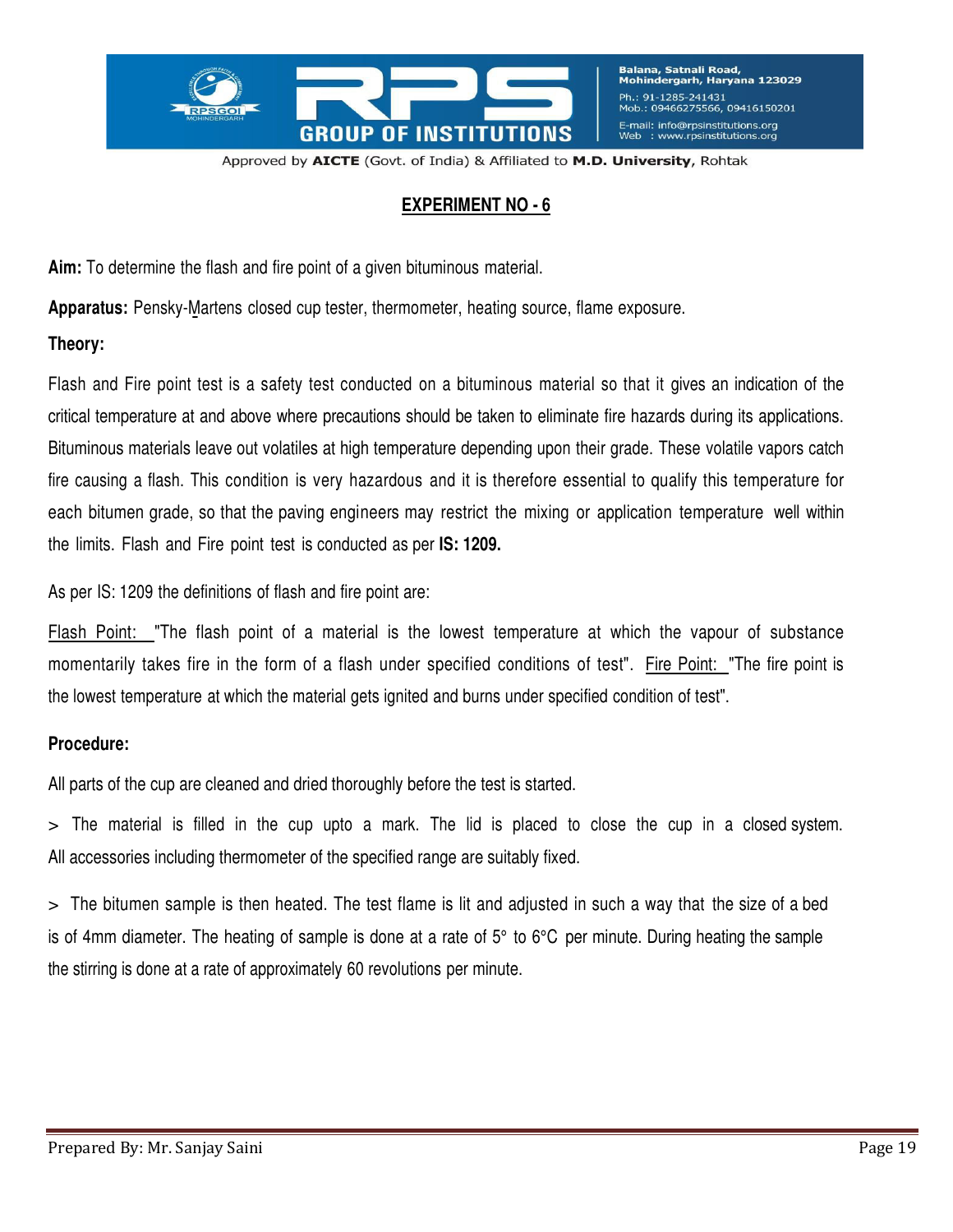

>The test flame is applied at intervals depending upon the expected flash and fire points and corresponding temperatures at which the material shows the sign of flash and fire are noted

# **Observation and Calculation:**

| <b>Test</b>        | <b>Trails</b> | <b>Mean Value</b> |  |
|--------------------|---------------|-------------------|--|
|                    |               | N                 |  |
| <b>Flash Point</b> |               |                   |  |
| Fire point         |               |                   |  |

**Result:** The temperature at which the flame application that causes a bright flash ......

°C and temperature at which the sample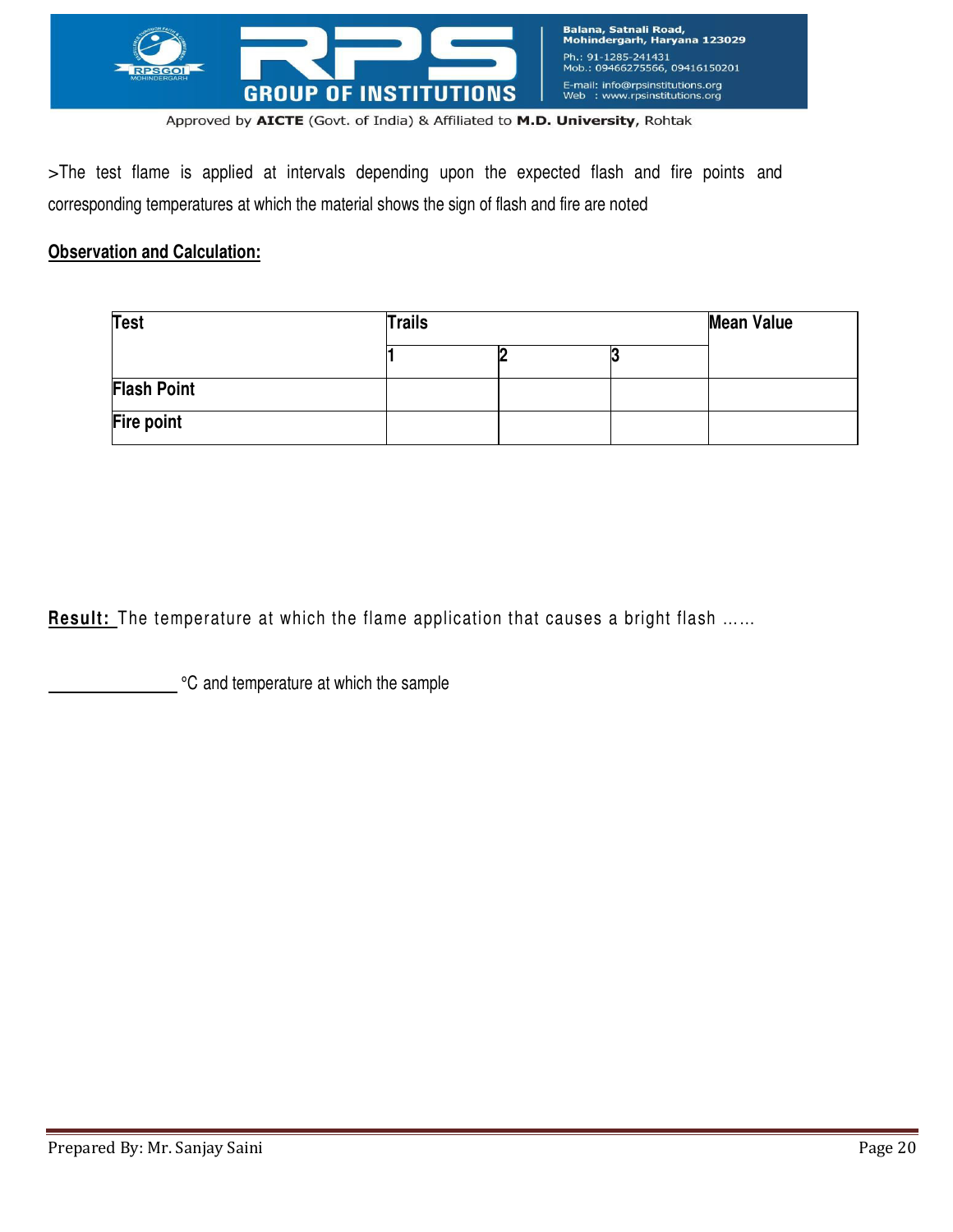

# **EXPERIMENT NO - 7**

**Aim:** To determine the property of a given bituminous material as per IS: 1206.

**Apparatus:** A orifice viscometer (one of 4.0mm diameter used to test cut back grades 0 and 1 and10mm orifice to test all other grades), water bath, stirrer and thermometer.

**Theory:**Viscosity is defined as the increase of fluidity. The degree of fluidity at the application temperature greatly influences the ability of bituminous material to spread, penetrate in to void and also coat the aggregates and hence affects the strength characteristics of the resulting paving mixes. There is an optimum value of fluidity or viscosity for mixing and compacting for each aggregate gradation of the mix and bitumen grade. At high fluidity or low viscosity, the bitumen binder simply "lubricates" the aggregate particles instead of providing a uniform film thickness for binding action. Similarly, low fluidity or high viscosity does not enable the bitumen to coat the entire surface of aggregates. It will increase the compactive force or effort. The test is conducted as per **IS: 1206.**

#### **Procedure:**

> The tar cup is properly leveled and water in the bath is heated to the temperature specified for the test and is maintained throughout the test.

> The sample material is heated at the temperature 20 above the specified test temperature and the material is allowed to cool. During cooling the material continuously, stirred.

> When material reaches slightly above test temperature, the same is poured in the tar cup, until the leveling peg on the value rod is just immersed.

> A graduate receiver (cylinder) and a 20m1 of mineral oil or one percent by weight solution of soft soap is poured.

 $>$  When the sample material reaches the specified test temperature within  $\pm 0.1^{\circ}$ C and then valve is opened.

### **Observation and Calculation:**

| Test                     | <b>Trails</b> |  |  | <b>Mean Value</b> |  |
|--------------------------|---------------|--|--|-------------------|--|
|                          |               |  |  |                   |  |
|                          |               |  |  |                   |  |
| <b>Viscosity in Sec.</b> |               |  |  |                   |  |

**Result……..**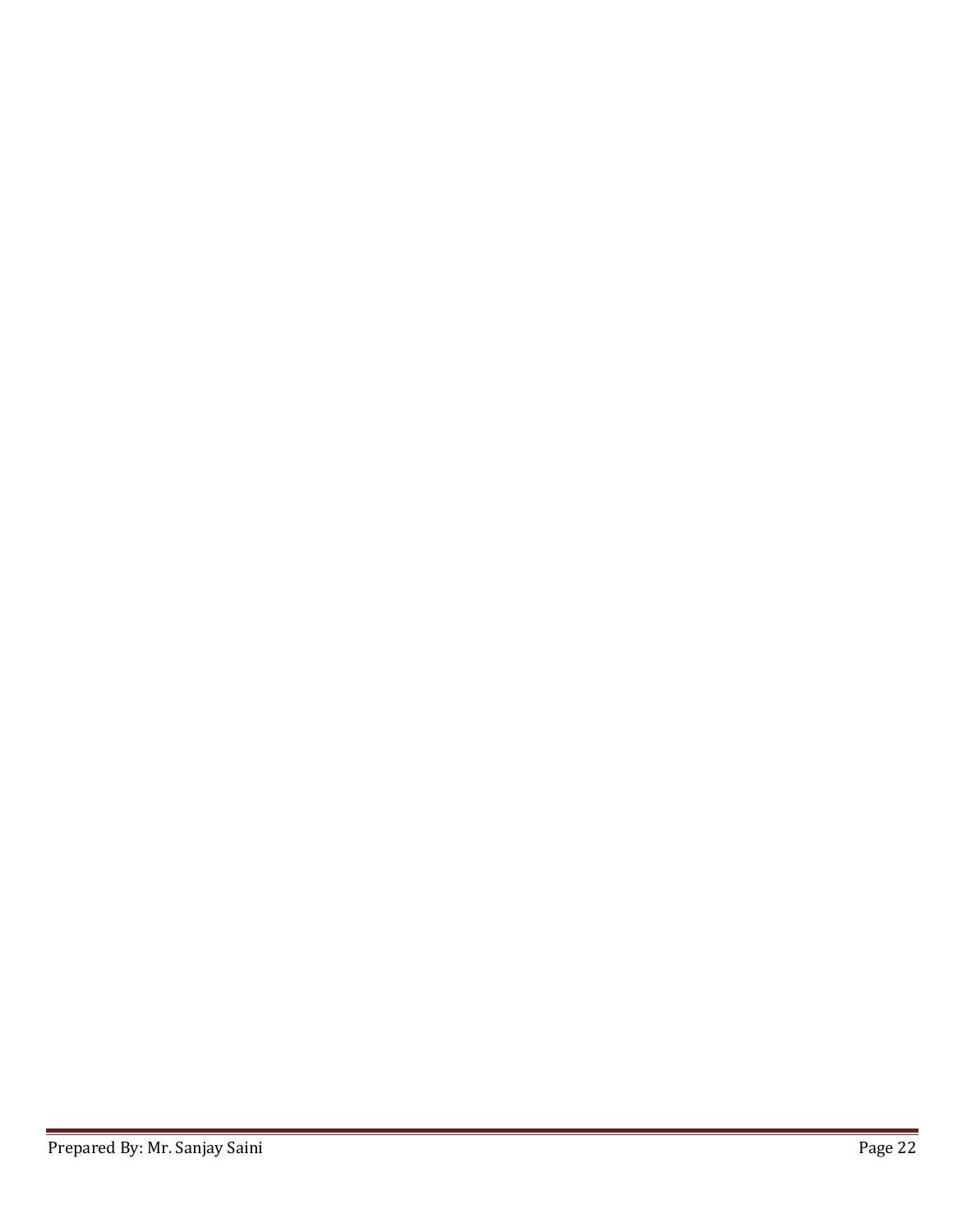

# **EXPERIMENT NO - 8**

**Aim**: To determine optimum binder content of given bituminous mix by Marshall method of Mix Design.

**Apparatus:**Mould Assembly, Sample Extractor, Compaction Pedestal and Hammer, Breaking Head, LoadingMachine, flow meter, thermometers, water bath and oven.

### **Theory:**

Bituminous mixes are used in the surface course of road and airfield pavements. The desirable bituminous mix properties include stability, density, durability, flexibility, resistance to skidding and workability during construction. Stability is defined as resistance of the paving mix to deformation under load and is thus a stress level which causes strain depending upon anticipated field conditions. Stability is function of friction and cohesion. Durability is defined as the resistance of the mix against weathering which causes hardening and this depends upon loss of volatiles and oxidation.

In this method the resistance to plastic deformation of cylindrical specimen of bituminous mixture is measured when the same is loaded at the periphery at 5 cm per minute. This test procedure is used in designing and evaluating bituminous paving mixes. ASTM vide designation **D 1559-62 T** has standardized the test procedure.

### **Procedure:**

> The coarse aggregates, fine aggregates and mineral filler material should be proportioned and mixed in such a way that final mix after blending has the gradation within the specified range.

- > Approximately 1200 g<sup>y</sup>ms of aggregates and filler are taken and heated to a temperature of 175° to 190° C.
- > The compaction mould assembly and rammer are cleaned and kept pre-heated to a temperature of

100°C to 145°C. The bitumen is heated to temperature of 121° to 138° C and the required quantity of first trail percentage of bitumen is added to the heated aggregate and thoroughly mixed using a mechanical mixer or by hand mixing with trowel.

> Then the mix is heated and a temperature of 150° to 160°C is maintained and then the mix is transferred into the pre-heated mould and compacted by giving seventy five blows on each side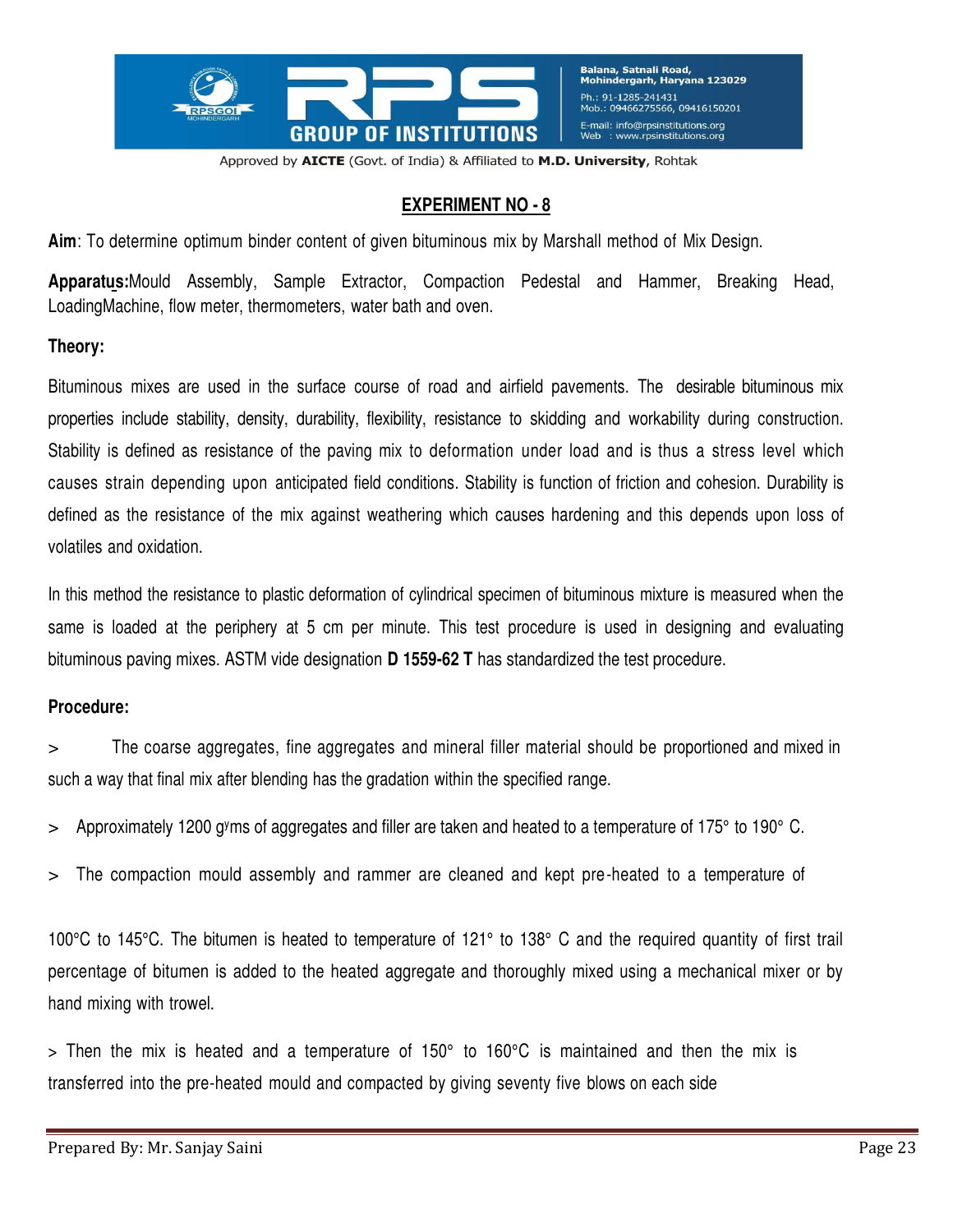the specific gravity values of different aggregates, filler and bitu men used are dete rmined first. The theoretical specif ic gravity of the mix is determined. Soon after the compacted bituminous mix specimens have cooled to room temperature, the weight, average thickness and diameter of the specimen are noted. The specimens are weighed in air and then in water.

The bulk density value of the specimen if calculated from weight and volume.

Then the specimens to be tested are kept immersed under water in a thermostatically controlled water bath maintained at  $60^\circ$  + 1° C for 30 to 40 minutes.

The specimens are taken out one by one, placed in the Marshall test head and the Marshall Stability value and flow value are noted.

The corrected Marshall Stability value of each specimen is determined by applying the appropriate correction factor, if the average height of the specimen is not exactly 63.5 mm.

Five graphs are plotted with values of bitumen content against the values of density, Marshall Stability, Voids in total mix, Flow value, Voids filled by Bitumen.

Let the bitumen contents corresponding to maximum density be  $B_1$ , corresponding to maximum stability be B2 and that corresponding to the specified voids content (at 4.0%) be B3. Then the optimum bitumen content for mix design is given by: B<sup>0</sup> <sup>=</sup>(Bi+B2+ B3) / 3

**Observation** and calculation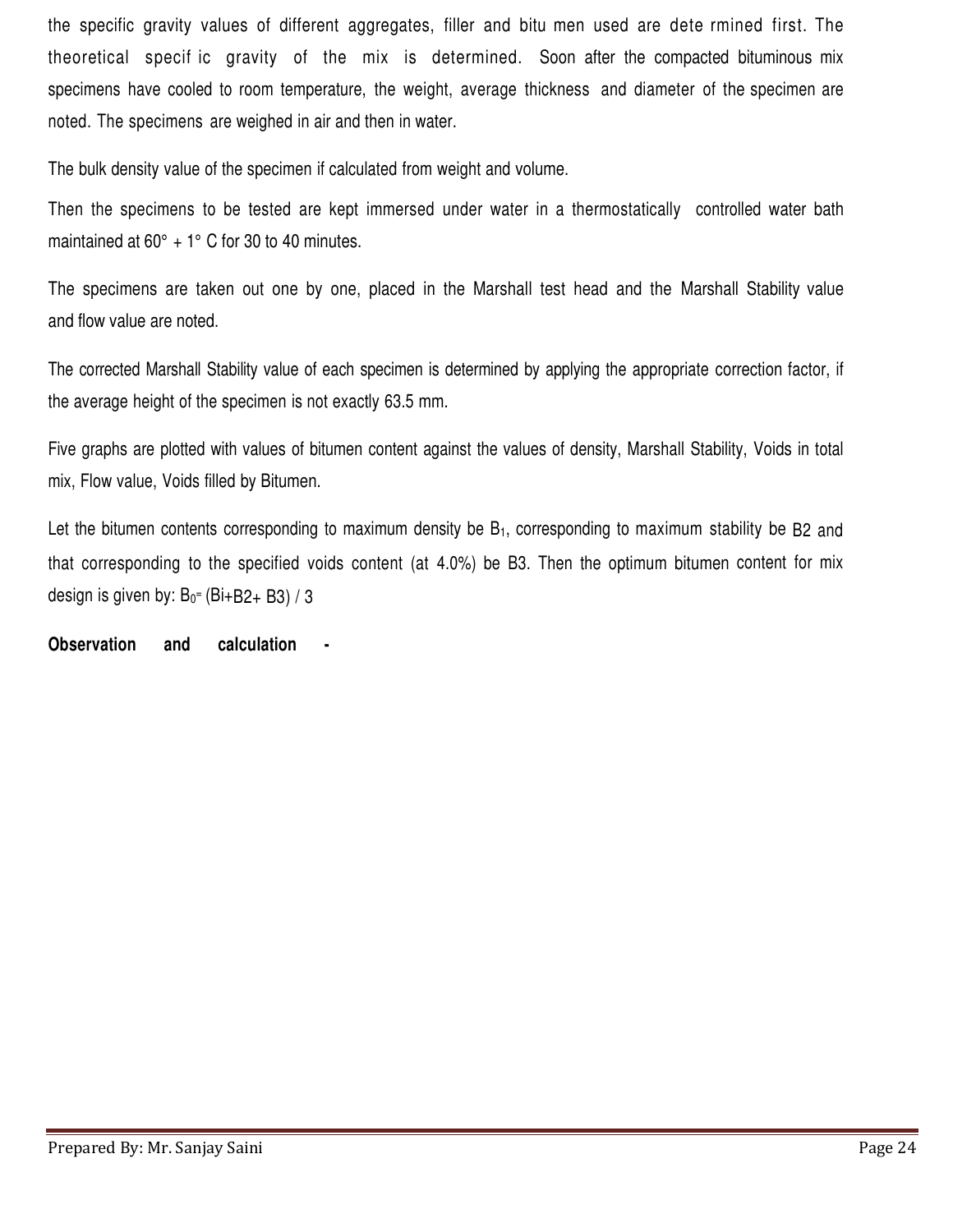

# **EXPERIMENT NO - 9**

**Aim:** To determine California Baring Ratio (C.B.R.) value of a given soil sample.

**Apparatus:** Loading machine which can be operated at a constant rate of 1.25mm per minute, cylindrical moulds of 150mm diameter i.e., 175mm height provided with a collar of about 50mm length and detachable perforated base are used for this purpose, Compaction Rammer.

### **Theory:**

The California Bearing Ratio (C.B.R.) test was developed by California Division of Highway as a method of classifying and evaluating soil subgrade and base course materials for flexible pavements. The test is empirical and the results cannot be related accurately with any fundamental property of the material.

The CBR is a measure of resistance of a material to penetration of standard plunger under controlled density and moisture conditions. The CBR test may be conducted in re-moulded or undisturbed specimen in the laboratory. The test is simple and has been extensively investigated for field correlations of flexible pavement thickness requirement. The test is conducted by causing a cylindrical plunger of some diameter to penetrate a pavement component material at 1.25mm/minute. The loads, for 2.5mm and 5mm are recorded. This load is expressed as a percentage of standard load value at a respective deformation level to obtain C.B.R. value. The values are given in the table

| Penetration, mm | Standard Load, kg | Unit Standard Load, kg/cm <sup>2</sup> |
|-----------------|-------------------|----------------------------------------|
| 2.5             | 1370              | 70                                     |
| 5.0             | 2055              | 105                                    |
| 7.5             | 2630              | 134                                    |
| 10.0            | 3180              | 162                                    |
| 12.5            | 3600              | 183                                    |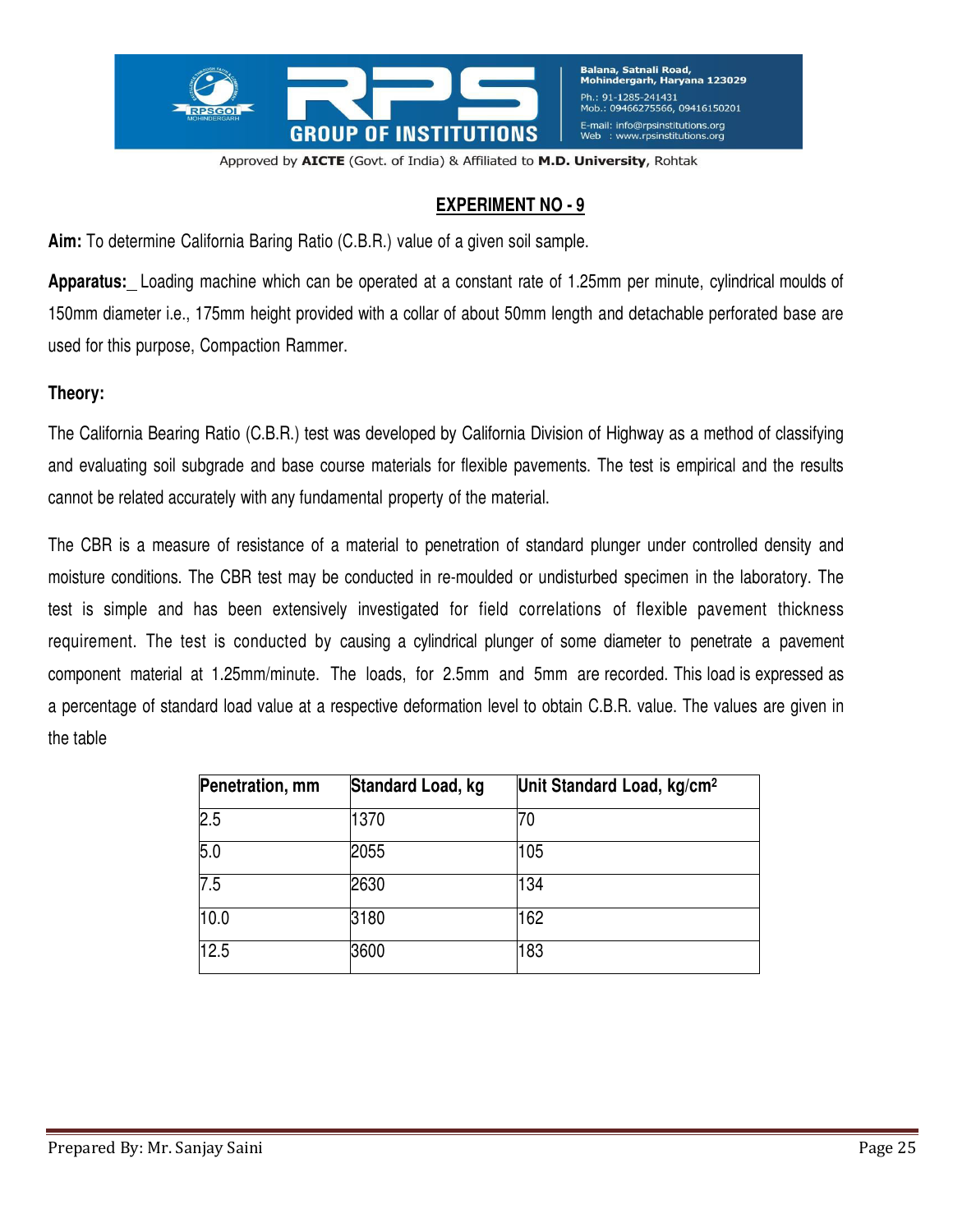As per IRC recommendation the minimum value of C.B.R. required for a subgrade should be 8%. The procedure is standardized by Indian Standards Institution in two different categories. The first being Test of Soils in laboratory, determination of CBR, **IS: 2720 part XVI.** The second being Methods of Test for soils, field determination of CBR, **IS: 2720** *XXXI*

# **Procedure:**

> Each batch of soil is (of at least 5.5kg for granular soils and 4.5 to 5kg weight for fine grained soils) mixed with water up to the optimum moisture content or the field moisture content if specified so.

> The spacer disc is placed at the bottom of the mould over the base plate and a coarse filter paper is placed over the spacer disc.

> The moist soil sample is to be compacted over this in the mould by adopting either the I.S. light compaction or the I.S. heavy compaction.

After compacting the last layer, the collar is removed and the excess soil above the top of the mould is evenly trimmed off by means of straight edges.

> The clamps are removed and the mould with the compacted soil is lifted leaving below the base plate and the spacer disc is removed.

> A filter paper is placed on the base plate, the mould with compacted soil is inverted and placed in position over the base plate and clamps of the base plate are tightened.

> Weights of 2.5 to 5kg are placed over the soil sample in the mould. Then the whole mould is placed in water tank for soaking.

> A swelling measuring device consisting of tripod and the dial gauge are placed on top edge of the mould

and the spindle of the dial gauge is placed touching the top of the sample. The initial dial gauge reading is recorded and the test set up is kept undisturbed in the water tank to allow soaking of the soil specimen for four full days or 96 hours.

> After 96 hours of soaking, the mould with specimen is clamped over the base plate and the same surcharge weights are placed on the specimen centrally such that the penetration test can be conducted. The mould with base plate is placed under penetration plunger of the loading machine.

> The penetration plunger is seated at the centre of the specimen and is brought in contact with the top surface of the soil sample by applying a seating load of 4.0kg.

> The dial gauge for the measuring the penetration values of the plunger is fitted in position. The dial gauge of the proving ring and the penetration dial gauge are set to zero. The load is applied through the penetration plunger at a niform rate of 1.25mm/minute. The load readings are recorded at penetration readings of 0.0,

0.5, 1.0, 1.5, 2.0, 2.5, 3.0, 4.0, 5.0, 7.5, 10.0, 12.5 mm penetration. The maximum load value and the corresponding penetration value are recorded.

> After the final reading, the load is released and the mould is removed from the loading machine. The proving

ring calibration factor is noted so that the load dial values can be converted into load in kg.

> The load values noted for each penetration level are divided by the area of the loading plunger (19.635cm2)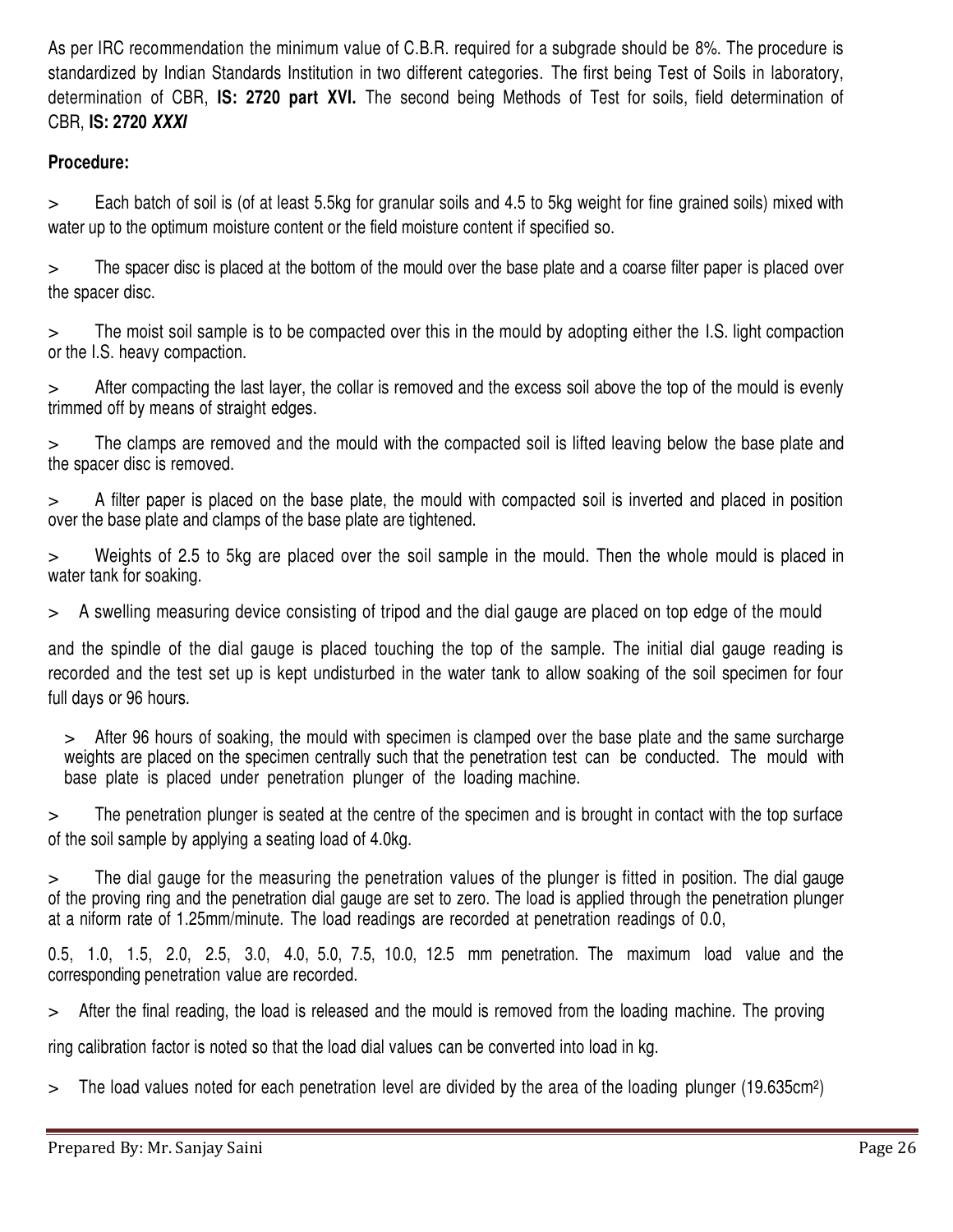to obtain the pressure.

 $>$  A graph is plotted by penetration in mm on x-axis and the pressure in kg/cm<sup>2</sup> on y-axis. Then the unit pressure values corresponding to 2.5 and 5.0mm penetration values are found from the graph. Then the CBR value is calculated from the formul CBR in  $% =$ 

> The CBR values at 2.5mm and 5.0mm penetrations are calculated for each specimen from the corresponding graphs. Generally the CBR value at 2.5mm penetration if higher and the value are adopted. However if higher CBR value is obtained at 5.0mm penetration, the test is to be repeated to verify the results. If the value at 5.0mm penetration is again higher, this is adopted as the CBR value of the soil sample

### **Observation and calculation-**

Compacting moisture content = Dry

| Sample no. | Penetration      | Proving      | ring | Load         | on | Corrected | load | Unit load          |
|------------|------------------|--------------|------|--------------|----|-----------|------|--------------------|
|            | (mm)             | dial reading |      | plunger (kg) |    | (kg)      |      |                    |
|            |                  |              |      |              |    |           |      | kn/cm <sup>2</sup> |
|            | 0.0              |              |      |              |    |           |      |                    |
|            | 0.5              |              |      |              |    |           |      |                    |
|            | 1.0              |              |      |              |    |           |      |                    |
|            | 1.5              |              |      |              |    |           |      |                    |
|            | 2.0              |              |      |              |    |           |      |                    |
|            | 2.5              |              |      |              |    |           |      |                    |
|            | $\overline{3.0}$ |              |      |              |    |           |      |                    |
|            | 4.0              |              |      |              |    |           |      |                    |
|            | 5.0              |              |      |              |    |           |      |                    |
|            | 7.5              |              |      |              |    |           |      |                    |

density =

**Result:** The CBR value of the given soil sample is..............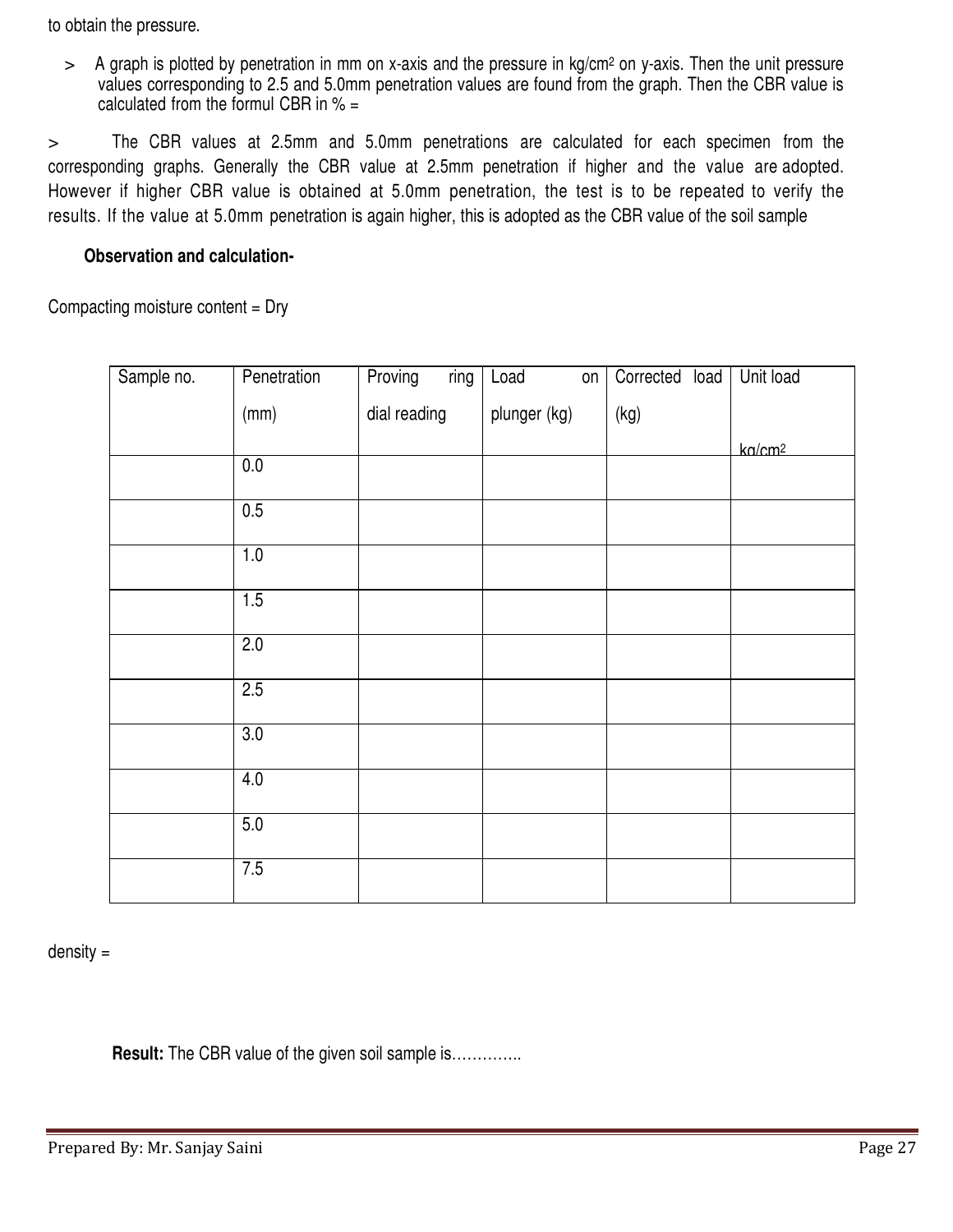

Balana, Satnali Road, Mohindergarh, Haryana 123029 Ph.: 91-1285-241431 Mob.: 09466275566, 09416150201 E-mail: info@rpsinstitutions.org www.rpsinstitutions.org

Approved by AICTE (Govt. of India) & Affiliated to M.D. University, Rohtak

### **EXPERIMENT NO - 10**

**Aim:** To determine crushing strength of a given aggregate as per **IS: 2386 part** – **IV**

#### **Apparatus:**

- (1) A steel cylinder of internal diameter 15.2 cm (Steel cylinder with open ends)
- (2) A square base plate, plunger having a piston diameter of 15 cm.
- (3) A cylindrical measure of internal diameter of 11.5 and height 18 cm
- (4) Steel tamping rod having diameter of 1.6 cm length 45 to 60 cm.
- (5) Balance of capacity 3 kg with accuracy up to 1 gm.
- (6) Compression testing machine capable of applying load of 40 tonnes at a

loading rate of 4 tonnes per minute.

### **Theory:**

This is one of the major Mechanical properties required in a road stone. The test evaluates the ability of the Aggregates used in road construction to withstand the stresses induced by moving vehicles in the form of crushing. With this the aggregates should also provide sufficient resistance to crushing under the rolleduring construction and under rigid tyre rims of heavily loaded animal drawn vehicles.The crushing strength or aggregate crushing value of a given road aggregate is found out as per *IS-2386 Part- 4.*

The aggregate crushing value provides a relative measure of resistance to crushing under a gradually applied compressive load. To achieve a high quality of pavement aggregate possessing low aggregate crushing value should be preferred.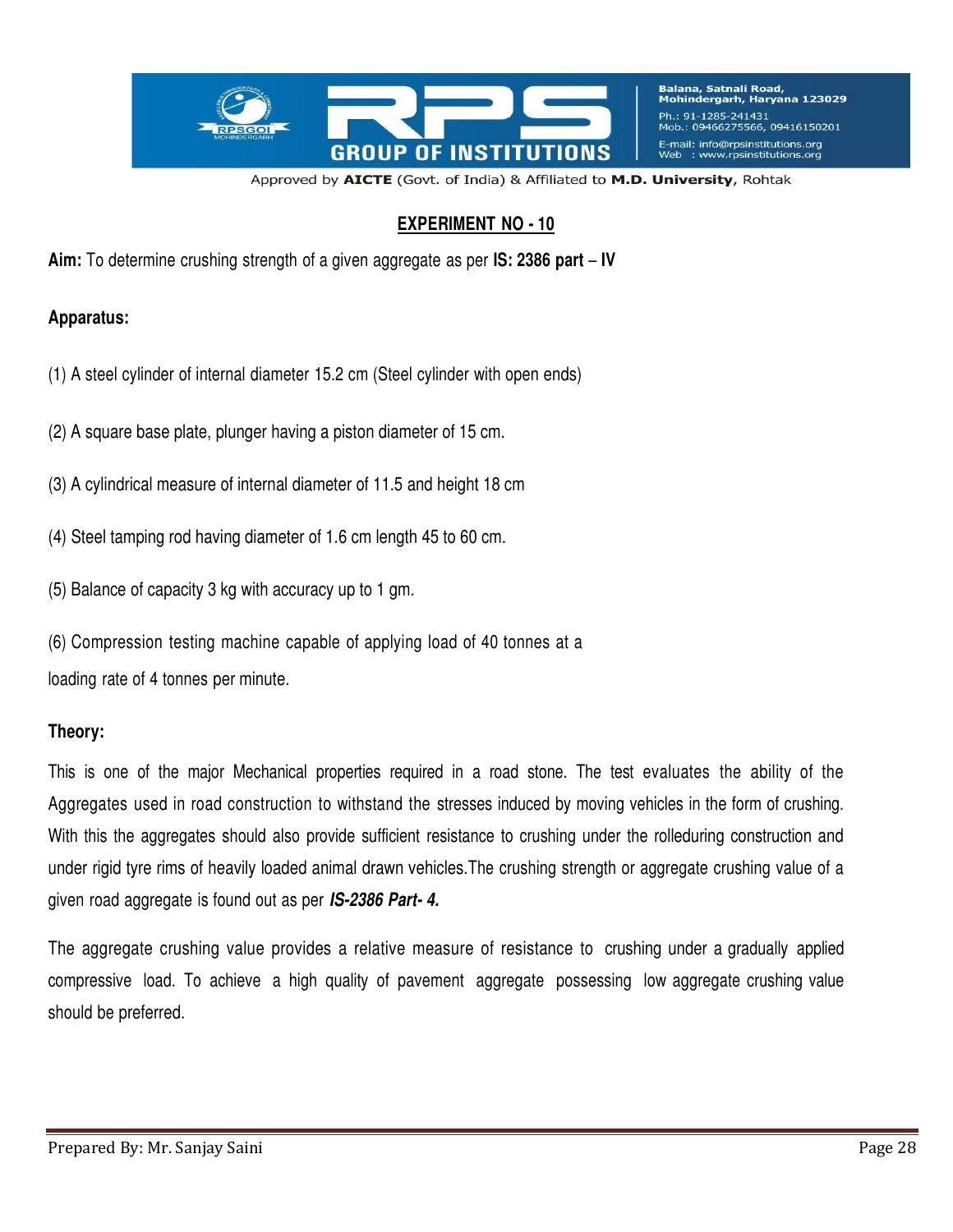The aggregate crushing value of the coarse aggregates used for cement concrete pavement at surface should not exceed 30% and aggregates used for concrete other than for wearing surfaces, shall not exceed 45% as specified by Indian Standard (IS) and Indian Road Congress (IRC).



Approved by AICTE (Govt. of India) & Affiliated to M.D. University, Rohtak

### **PROCEDURE:**

The aggregate in surface-dry condition before testing and passing 12.5 mm sieve and retained on 10 mm sieve is selected.

> The cylindrical measure is filled by the test sample of the aggregate in three layers of approximately equa depth, each layer being tamped 25 times by the rounded end of the tamping rod.

> After the third layer is tamped, the aggregates at the top of the cylindrical measure are leveled off by using the tamping rod as a straight edge. Then the test sample is weighed. Let that be  $w_i$  gm.

> Then the cylinder of test apparatus is kept on the base plate and one third of the sample from cylindrical measure is transferred into cylinder and tamped 25 times by rounded end of the tamping rod.

> Similarly aggregate in three layers of approximately equal depth, each layer being tamped 25 times by rounded end of the tamping rod.

> Then the cylinder with test sample and plunger in position is placed on compression testing machine.

> Load is then applied through the plunger at a uniform rate of 4 tonnes per minute until the total load is 40 tonnes and the load is released.

> Aggregates including the crushed position are removed from the cylinder and sieved on a 2.36mm IS. sieve and material which passes this sieve is collected and weighed. Let this be  $w_2$  gm.

> The above step is repeated with second sample of the same aggregate. The two tests are made for the same

specimen for taking an average value.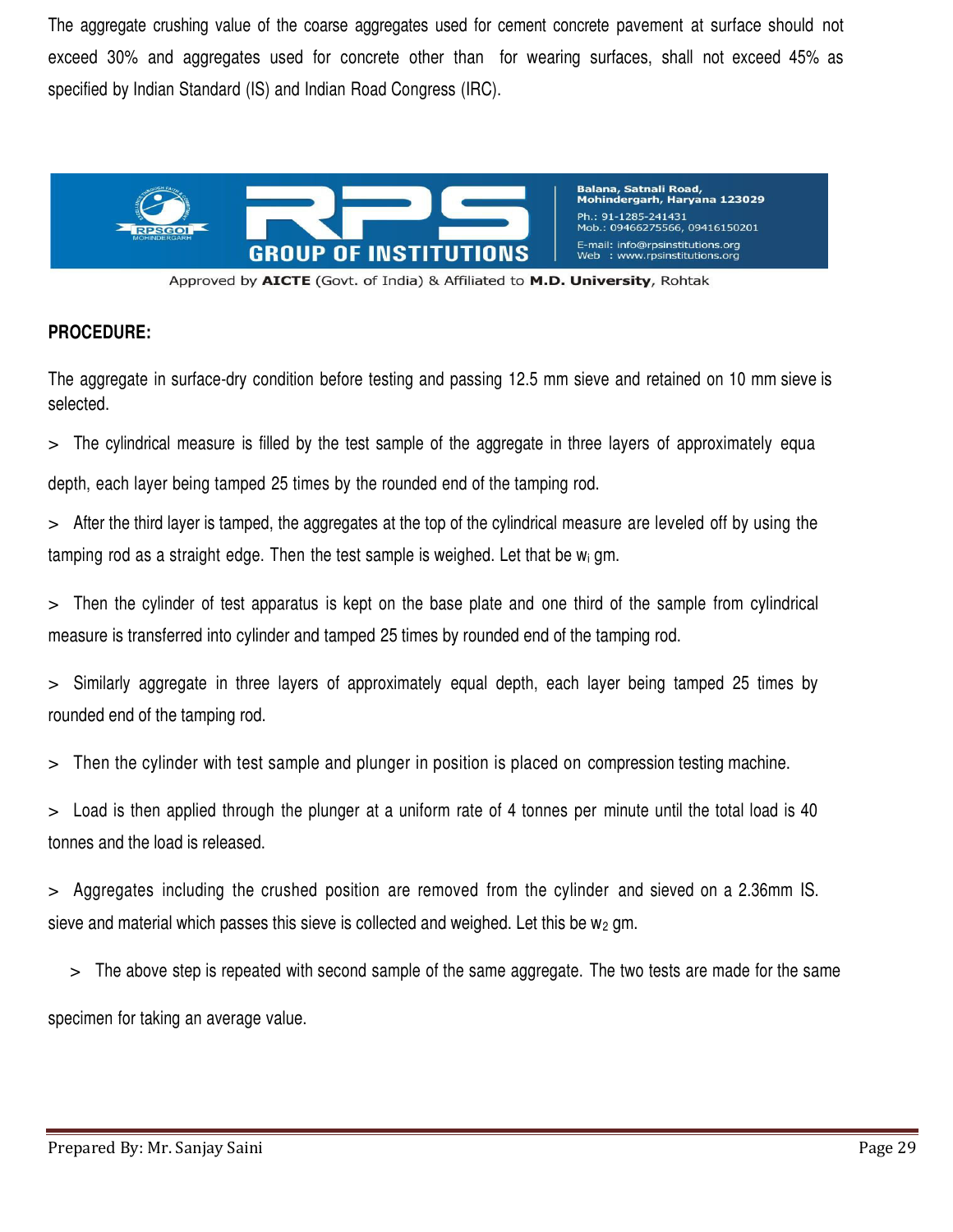> Total weight of dry sample taken is wi gm weight of the portion of crushed material passing 2.36mm IS sieve be w<sub>2</sub> gin. Then the aggregate crushing value is defined as the ratio of weight of fines passing the specified ISsieve to the total weight of the sample (w<sub>i</sub>). Aggregate crushing value =  $100*w_2/w_1$ 



Approved by AICTE (Govt. of India) & Affiliated to M.D. University, Rohtak

### **Observation and calculation**

|               | <b>Total weight</b><br>of dry | <b>Weight of fines</b><br>passing | Aggregate<br>crushing value | Average aggregate<br>crushing strength |  |  |
|---------------|-------------------------------|-----------------------------------|-----------------------------|----------------------------------------|--|--|
| <b>Trials</b> | aggregate<br>sample 10 gm     | 2.36mm IS                         | $\%$                        | value                                  |  |  |
|               |                               |                                   |                             |                                        |  |  |
|               |                               |                                   |                             |                                        |  |  |

# **Result:**

The mean (average) of the crushing value aggregate is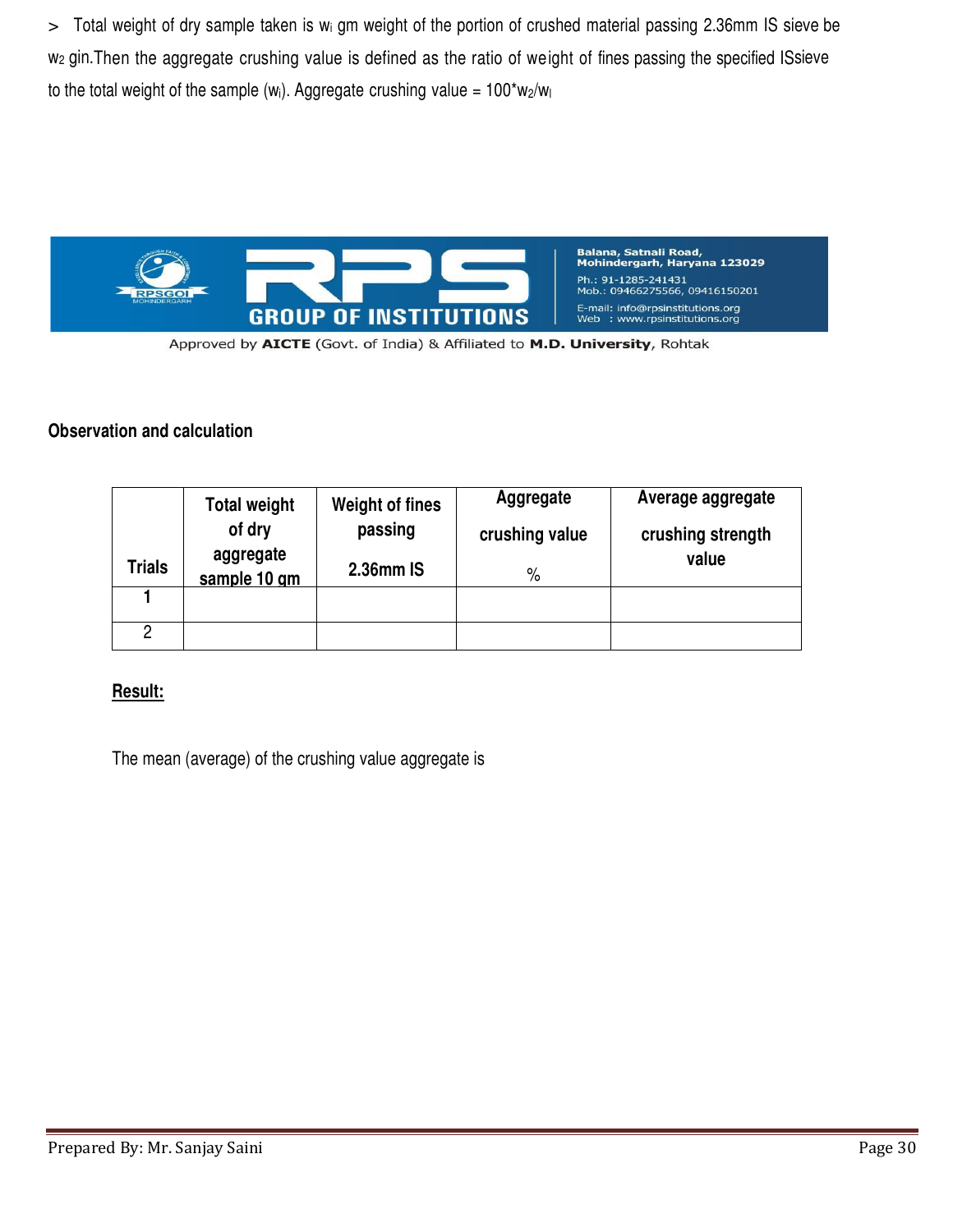

# **EXPERIMENT NO - 11**

**Aim:** To determine the abrasion value of given aggregate sample by conducting Los Angeles abrasion

Test.

### **Apparatus:**

- $\checkmark$  Los Angeles machine with inside diameter 70cm and inside length of 50%. Abrasive charges.
- $\checkmark$  S Sieve with 1.7mm opening.
- $\checkmark$  Weighting Balance of 0.1gm accuracy

### **Theory:**

Abrasion is a measure of resistance to wear or hardness. It is an essentially property for road aggregates especially when used in wearing coarse. Due to the movements of traffic, the road stones used in the surfacing course are subjected to wearing actions at the top. When traffic moves on the road the soil particle (sand) which comes between the wheel and road surface causes abrasion on the road stone. The abrasion test on aggregate is found as per **I.S.- 2386 part-IV.**

Abrasion tests on aggregates are generally carried out by any one of the following methods-

- 1 Los Angeles abrasion test.
- 2 Deval abrasion test.
- 3. Dorry abrasion test.

**Los Angeles Abrasion Test: -** The principle of Los Angeles abrasion test is to find the percentage wear due to the relative rubbing action between the aggregates and steel balls used as abrasive charge pounding action of these balls also exist while conducting the test. Maximum Allowable Los Angeles Abrasion Values of Aggregates in Different types of pavement layers as per Indian Road Congress (IRC) are:-

(1) For sub-base course a value of 60%. For base course such as WBM, Bituminous Macadam (B.M.), Built – Up spray grout base course and etc. value of 50%.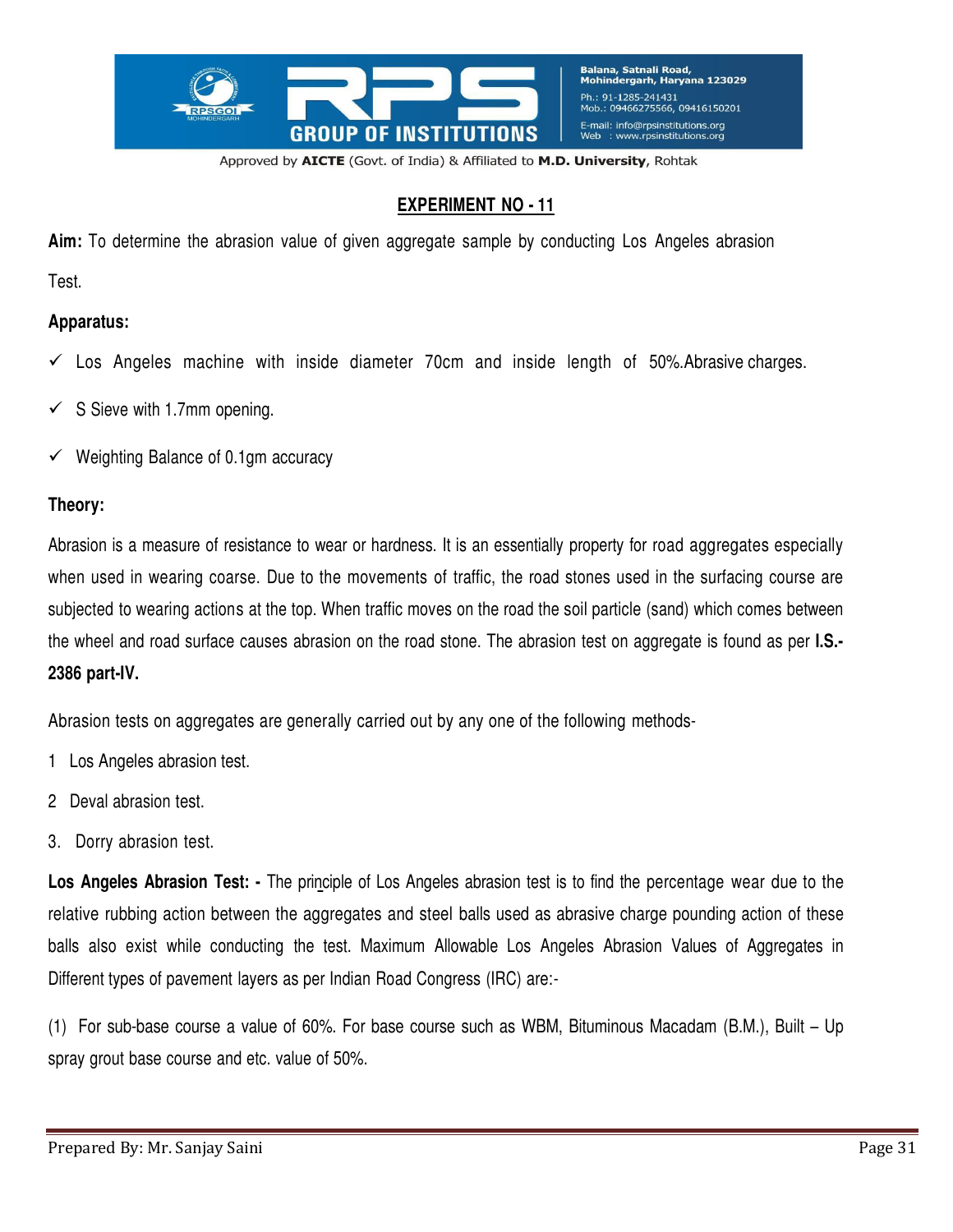(2) For surface course such as WBM, BM, Bitu minous Penetration Macadam, Built-Up spray grout binder course and etc. a value of 40%.



Approved by AICTE (Govt. of India) & Affiliated to M.D. University, Rohtak

(3) If aggregates are used in surface course as Bituminous carpet, bituminous surface dressing, single or two coats, cement concrete surface coarse and etc. a value of 35%.

(4) If aggregates are used for bituminous concrete, Cement concrete pavement as surface coarse than aggregate abrasion value of 30% maximum..

#### **Procedure:**

> Clean and dry aggregate sample confirming to one of the grading A to G is used for the test. (Refer table no. 1)

> Aggregates weighing 5Kg for grading A, B, C or D and 10Kg for grading E, F or G may be taken as test specimen and placed in the cylinder.

> The abrasive charge is also chosen in accordance with table no.1 and placed in the cylinder of the machine, and cover is fixed to make dust tight.

> The machine is rotated at a speed of 30 to 33 revolutions per minute.

> The machine is rotated for 500 revolutions for grading A, B, C and D, for grading E, F and G, it shall be rotated for 1000 revolutions.

> After the desired number of revolutions, the machine is stopped and the material is discharged from the machine taking care to take out entire stone dust.

> Using a sieve of size larger than 1.70mm I.S sieve, the material is first separated into two parts and the finer position is taken out and sieved further on a 1.7mm I. S sieve.

> Let the original weight of aggregate be wigm, weight of aggregate retained on 1.70mm I. S sieve after the test be  $w_2$ gm.

#### **Observation and Calculation**

Prepared By: Mr. Sanjay Saini Page 32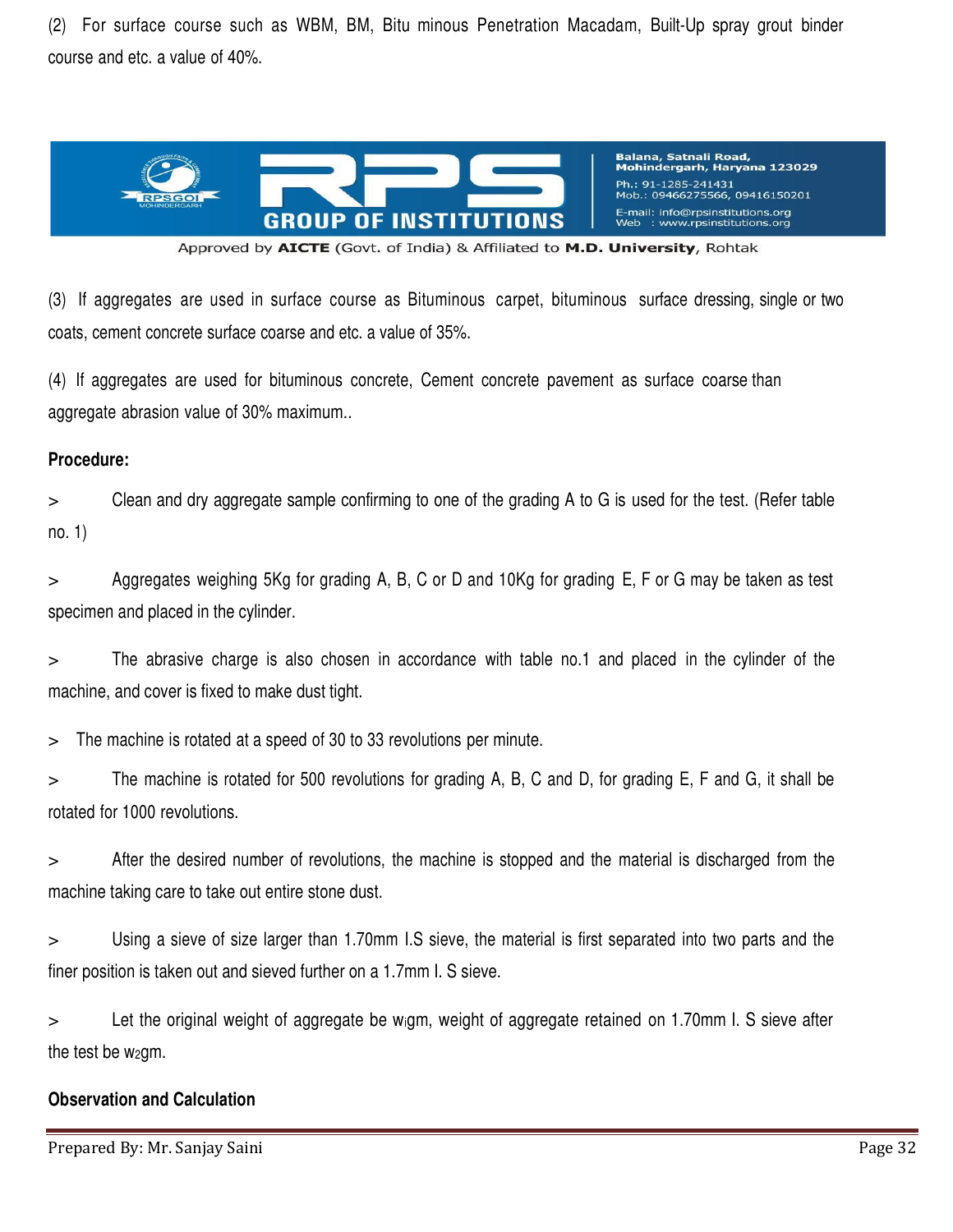|                | Weight in grams of each test sample in the size range, mm (Passing and retained on |                |                   |       |           |             |         |          |              | Abrasive  |        |             |
|----------------|------------------------------------------------------------------------------------|----------------|-------------------|-------|-----------|-------------|---------|----------|--------------|-----------|--------|-------------|
| ot             |                                                                                    |                |                   |       |           |             |         |          |              |           |        | Charge.     |
|                |                                                                                    |                | 80-63 63-50 50-40 | 40-25 | $25 - 20$ | $20 - 12.5$ | 12.5-10 | $10-6.3$ | $6.3 - 4.75$ | 4.75-2.36 | No. of | Weight of   |
| 0.1:1          |                                                                                    |                |                   |       |           |             |         |          |              |           |        |             |
| A              |                                                                                    |                |                   | 1250  | 1250      | 1250        | 1250    |          |              |           | 12     | $5000 + 25$ |
| $\overline{B}$ | ۰                                                                                  |                |                   |       |           | 2500        | 2500    |          |              |           | 11     | $4584 + 25$ |
| C              |                                                                                    |                |                   |       |           |             |         | 2500     | 2500         |           | 8      | $3330 + 20$ |
| D              | ۰                                                                                  |                |                   |       |           |             |         |          |              | 5000      | 6      | $2500+15$   |
| E              | 2500                                                                               | 2500           | 5000              |       |           |             |         |          |              |           | 12     | $5000 + 25$ |
| $\overline{F}$ | ÷                                                                                  | $\blacksquare$ | 5000              | 5000  |           |             |         |          |              |           | 12     | $5000 + 25$ |
| G              | ٠                                                                                  |                |                   | 5000  | 5000      |             |         |          |              |           | 12     | $5000 + 25$ |

| $\overline{\mathsf{SI}}$ . |                                                             | Trail 1 | Trail 2 |         |
|----------------------------|-------------------------------------------------------------|---------|---------|---------|
|                            | <b>Details of Sample</b>                                    |         |         | Average |
|                            | <b>Weight of Specimen</b> = $W1$ g                          |         |         |         |
| $\overline{2}$             | Weight of Specimen after abrasion test, coarser than1.70 mm |         |         |         |
|                            | <b>IS sieve</b> = $W2$ g                                    |         |         |         |
| S,                         | <b>Percentage wear</b> = $((W_1-W_2) / W_1 * 100)$          |         |         |         |

Result……………..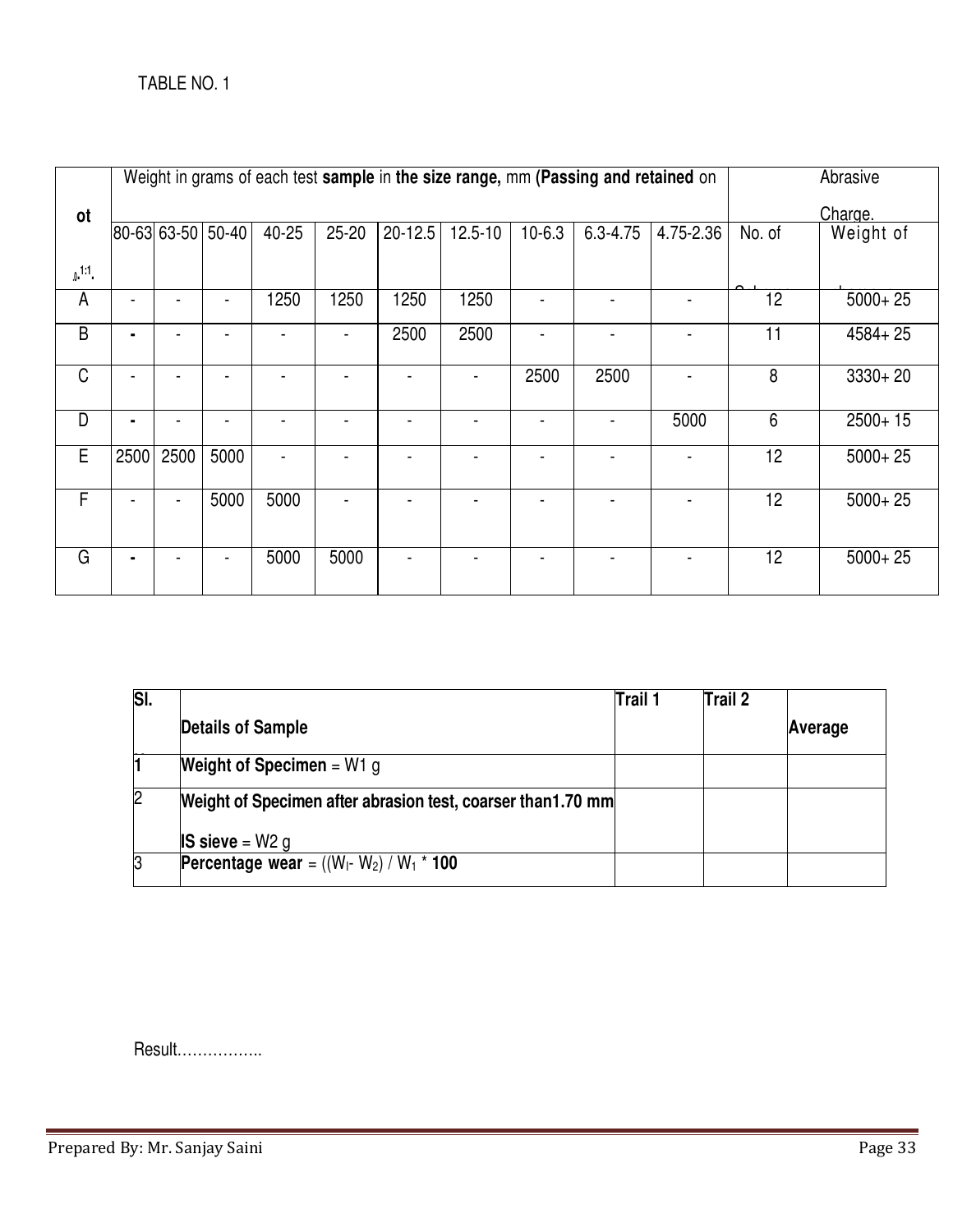

Balana, Satnali Road,<br>Mohindergarh, Haryana 123029 Ph.: 91-1285-241431 Mob.: 09466275566, 09416150201 E-mail: info@rpsinstitutions.org  $W_{\text{F}}$ : www.rpsinstitutions.or

Approved by AICTE (Govt. of India) & Affiliated to M.D. University, Rohtak

### **EXPERIMENT NO - 12**

**Aim:** To determine the aggregate impact value of given aggregate as per I.S-2386 Part W.

**Apparatus:** The apparatus consists of an Impact testing machine: The machine consists of a metal base. A detachable cylindrical steel cup of internal diameter 10.2cm and depth 5cm. A metal hammer of weight between 13.5 to 14Kg, 10cm in diameter and 5cm long. An arrangement for raising the hammer and allow it to fall freely between vertical guides from a height of 38cm on the test sample in the cup. A cylindrical metal measure having 7.5cm and depth of 5cm for measuring aggregates.

- $\checkmark$  A tamping rod of circular cross section, 1 cm in diameter and 23cm long, rounded at one end.
- $\checkmark$  I.S. sieve of sizes 12.5mm, 10mm and 2.36mm.
- $\checkmark$  Balance of capacity not less than 500gm to weigh accurate up to 0.01gm.

#### **Theory:**

Toughness is the property of a material to easiest impact. Due to moving loads the aggregates are subjected to pounding action or impact and there is possibility of stones breaking into smaller pieces. Therefore a test designed to evaluate the toughness of stones i.e., the resistance of the stones to fracture under repeated impacts may be called Impact test on aggregates. The test can also be carried on cylindrical stone specimen known as Page Impact test. The aggregate Impact test has been standardized by Indian Standard Institution. The aggregate impact test is conducted as per **IS-2386 Part IV.**

The aggregate Impact value indicates a relative measure of the resistance of aggregate to a sudden shock or an Impact, which in some aggregates differs from its resistance to a slope compressive load in crushing test. A modified Impact test is also often carried out in the case of soft aggregates to find the wet Impact value after soaking the test sample.

Various agencies have specified the maximum permissible aggregate Impact values for the different types of pavements. IRC has specified the following values.

The maximum allowable aggregate Impact value for water bound Macadam; Sub-Base coarse 50% where as cement concrete used in base course is 45%. WBM base course with Bitumen surface in should be 40%. Bituminous Macadam base course should have A.I.V of 35%. All the surface courses should possess an A.I.V below 30%.

### **Procedure:**

> The test sample consists of aggregates passing 12.5mm sieve and retained on 10mm sieve and dried inan oven for 4 hours at a temperature of 100 C to 110 C.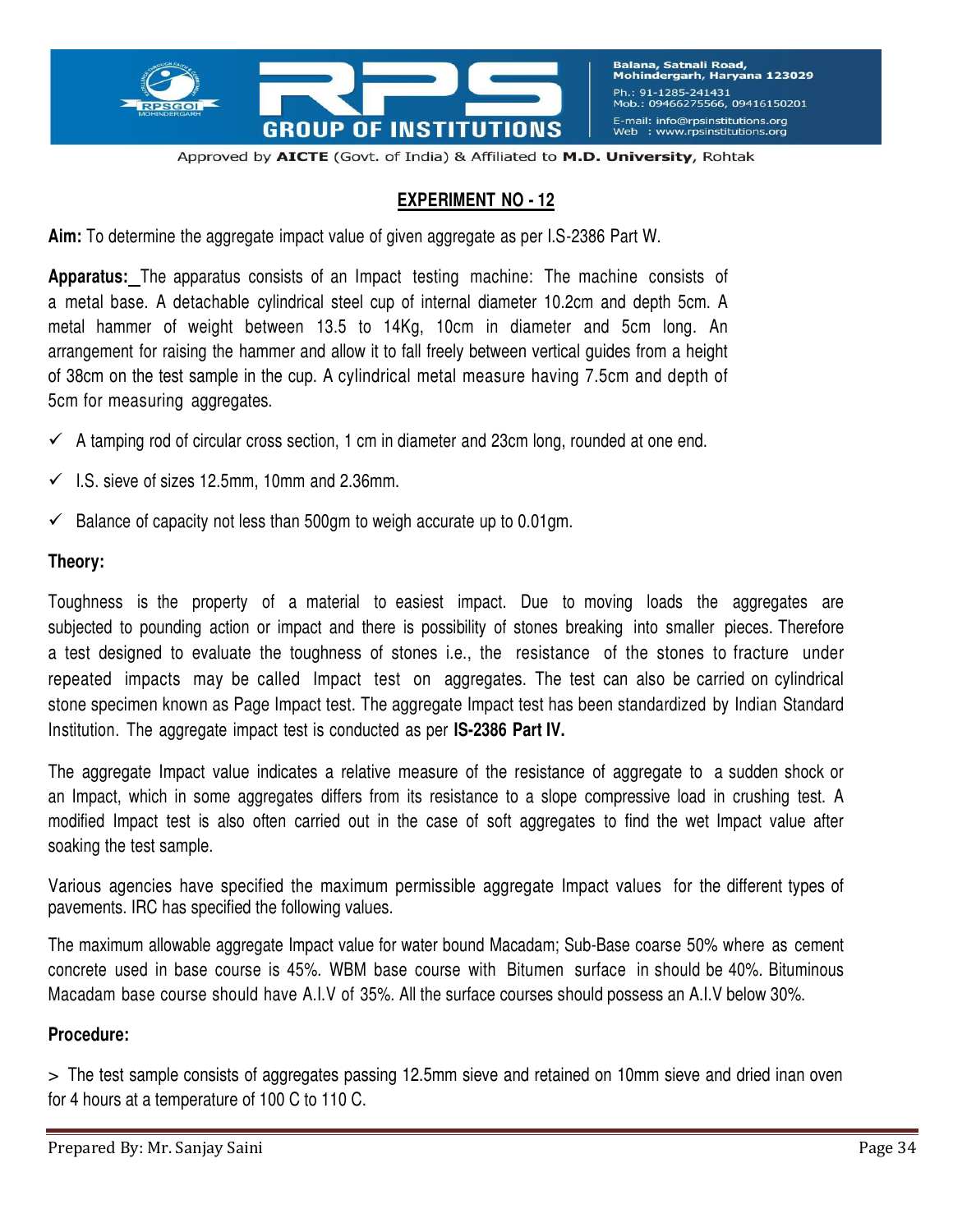> The aggregates are filled upto about 1/3 full in the cylindrical measure and tamped 25 times with rounded end of the tamping rod.



Balana, Satnali Road,<br>Mohindergarh, Haryana 123029 Ph.: 91-1285-241431 b.: 09466275566, 09416150201 E-mail: info@rpsinstitutions.org : www.rpsinstitutions.org Web

Approved by AICTE (Govt. of India) & Affiliated to M.D. University, Rohtak

> The rest of the cylindrical measure is filled by two layers and each layer bei ng tamped 25 times.

> The overflow of aggregates in cylindrically measure is cut off by tamping rod using it has a straight edge.

> Then the entire aggregate sample in a measuring cylinder is weighted nearing to 0.01 gm.

> The aggregates from the cylindrical measure are carefully transferred into the cup which is firmly fixed in position on the base plate of machine. Then it is tamped 25 times.

> The hammer is raised until its lower face is 38cm above the upper surface of aggregates in the cup and allowed to fall freely on the aggregates. The test sample is subjected to a total of 15 such blows each being delivered at an interval of not less than one second. The crushed aggregate is than removed from the cup and the whole of it is sieved on 2.366mm sieve until no significant amount passes. The fraction passing the sieve is weighed accurate to 0.1gm. Repeat the above steps with other fresh sample.

> Let the original weight of the oven dry sample be w <sup>i</sup>gm and the weight of fraction passing 2.36mm I.S sieve be w<sub>2</sub>gm. Then aggregate Impact value is expressed as the % of fines formed in terms of the total weight of the sample.

### **Observation and calculation -**

|   | SI. No. Details of Sample                                            | Trail 1 | Trail 2 | Average |
|---|----------------------------------------------------------------------|---------|---------|---------|
|   | Total Weight of aggregate sample filling the cylinder measure = W1 g |         |         |         |
| 2 | Weight of aggregate passing 2.36 mm sieve after the test = $W2g$     |         |         |         |
| 3 | Weight of aggregate retained 2.36 mm sieve after the test $= W2$ g   |         |         |         |
| 4 | $(W1 - W2 + W3)$                                                     |         |         |         |
| 5 | Aggregate Impact Value = $(W_2 / W_1)$ * 100 Percent                 |         |         |         |

### **Result:**

The mean A.I.V is………….

Prepared By: Mr. Sanjay Saini Page 35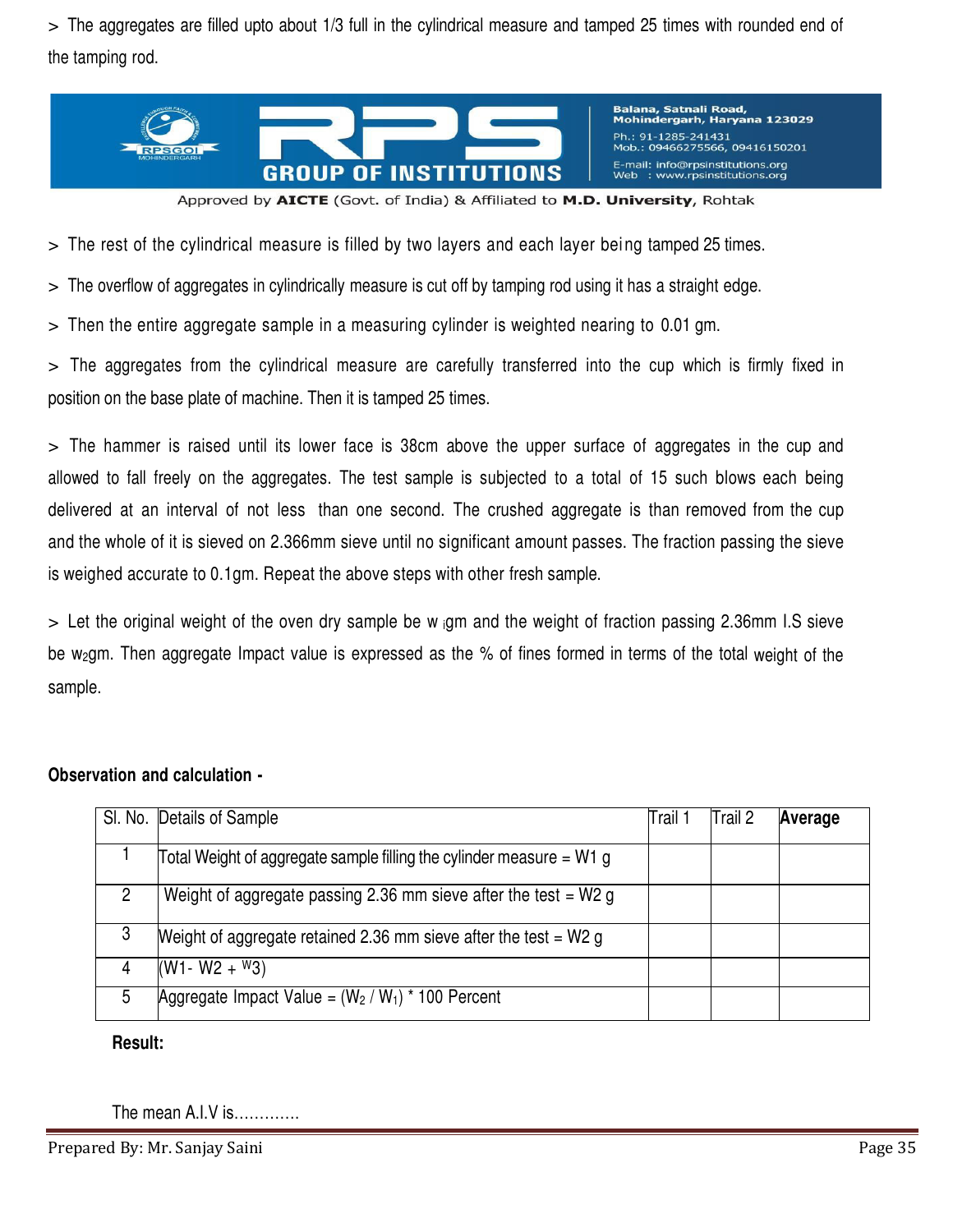

Balana, Satnali Road,<br>Mohindergarh, Haryana 123029 Ph.: 91-1285-241431 Mob.: 09466275566, 09416150201 E-mail: info@rpsinstitutions.org<br>Web : www.rpsinstitutions.org

Approved by AICTE (Govt. of India) & Affiliated to M.D. University, Rohtak

### **EXPERIMENT NO - 13**

**Aim:** - To determine the flakiness Index of a given aggregates sample

**Apparatus: -** The apparatus consists of a standard thickness gauge, I.S. sieves of sizes 63, 50, 40,31.5, 25, 20, 16, 12.5, 10 and 6.3mm and a balance to weigh the samples

#### **Theory:**

The particle shape of aggregate is determined by the percentages of flaky and elongated particles contained in it. In case of gravel it is determined by its Angularity Number. Flakiness and Elongation tests are conducted on coarse aggregates to assess the shape of aggregates. Aggregates which are flaky or elongated are detrimental to the higher workability and stability of mixes. They are not conducive to good interlocking and hence the mixes with an excess of such particles are difficult to compact to the required degree. For base coarse and construction of bituminous and cement concrete types, the presence of flaky and elongated particles are considered undesirable as they may cause inherent weakness with probabilities of breaking down under heavy loads. Rounded aggregates are preferred in cement concrete road construction as the workability of concrete improves. Angular shape of particles are desirable for granular base coarse due to increased stability derived from the better interlocking when the shape of aggregates deviates more from the spherical shape, as in the case of angular, flaky and elongated aggregates, the void content in an aggregate of any specified size increases and hence the grain size distribution of the graded aggregates has to be suitably altered in order to obtain minimum voids in the dry mix or the highest dry density. It is determined according to the procedure laid down in **IS-2386 (PART- I).**

FLAKINESS INDEX**:**The flakiness index of aggregates is the percentage by particles whose least dimension (thickness) is less than 315th (0.6) of their mean dimension. The test is not applicable to sizes smaller than 6.3mm.

ELONGATION INDEX**:** The elongation index of an aggregate is the percentage by weight of particles whose greatest dimension (length) is greater than 1 and 415<sup>th</sup> times (1.8 times) their mean dimensions. The elongation test is not applicable to sizes smaller than 6.3mm.

ANGULARITY NUMBER**:** The angularity number of an aggregate is the amount by which the percentage voids exceeds 33 after being compacted in a prescribed manner. The minimum allowable combined index of aggregates used in surface course in different types of pavement is 30%.

**Procedure:** The sample is sieved with the sieves mentioned in the table.

1. A minimum of 200 pieces of each fraction to be tested are taken and weighed (wlgm).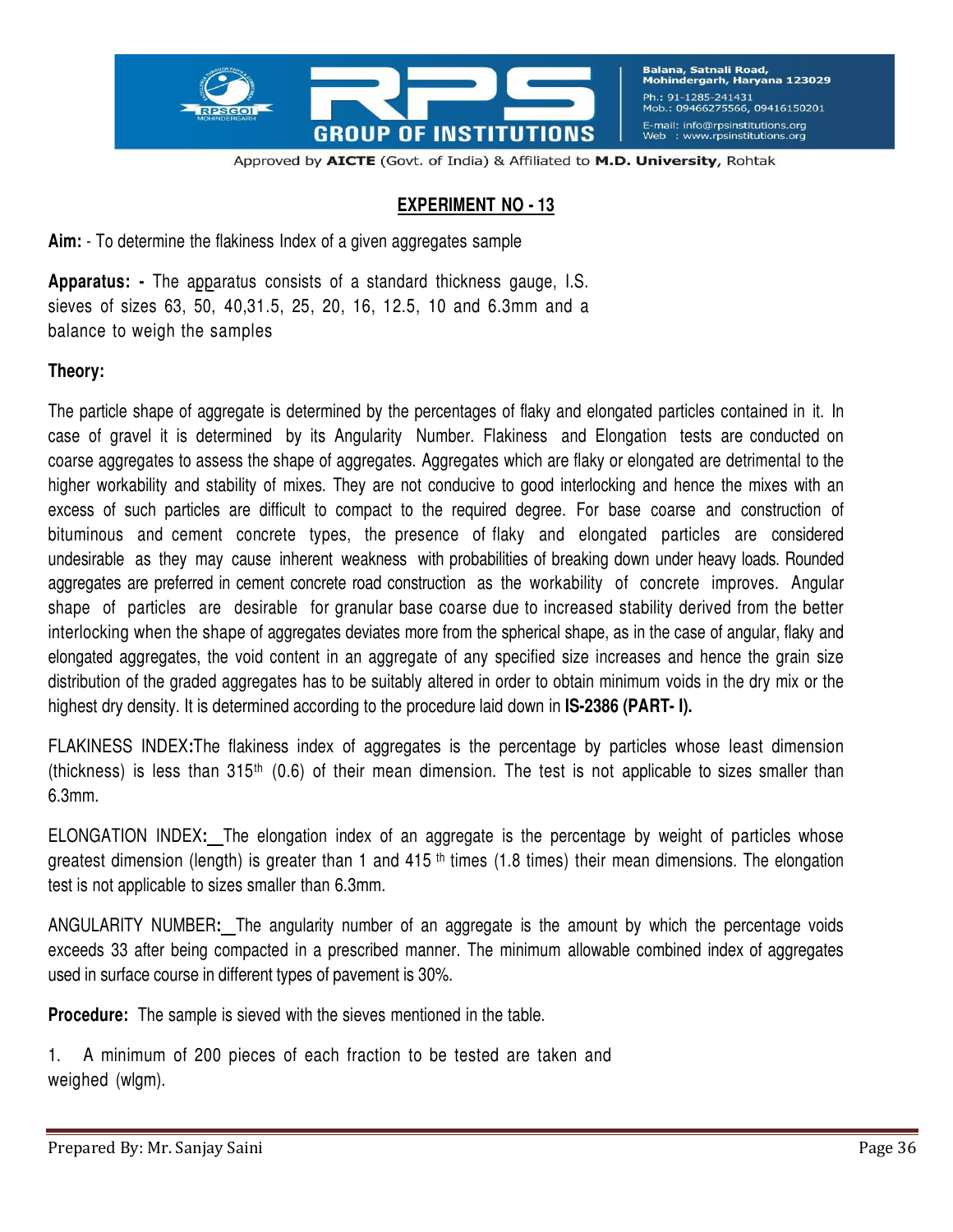2. In order to separate flaky materials, each fraction is then gauged for thickness on thickness gauge, or in bulk on sieve having elongated slots as specified in the table.



Approved by AICTE (Govt. of India) & Affiliated to M.D. University, Rohtak

3. Then the amount of flaky material passing the gauge is weighed to an accuracy of at least 0.1%

of test sample.

4. Let the weight of the flaky materials passing the gauge be wlgm. Similarly the weights of the fractions passing and retained on the specified sieves be wl, w2, w3, etc. are weighed and the total weight wl+w2+w3+ = wg is found. Also, the weights of the materials passing each of the specified thickness gauge are found = W1,  $W2$ , W3... and the total weight of the material passing the different thickness gauges = W1+W2+W3+=Wg is found.

5. Then the flakiness index is the total weight of the flaky material passing the various thickness gauges expressed as a percentage of the total weight of the sample gauged

6. Flakiness Index=

### **Observation and Calculation**:

| <b>SIZE OF AGGREGATE</b>                              |                                     |                                                  |                                                                             |                                                                                   |
|-------------------------------------------------------|-------------------------------------|--------------------------------------------------|-----------------------------------------------------------------------------|-----------------------------------------------------------------------------------|
| PASSING<br><b>THROUGH I.S.</b><br>SIEVE <sub>mm</sub> | <b>RETAINED ON I.S.</b><br>SIEVE mm | <b>THICKNESS</b><br>GAUGE (0.6<br>TIMES THE MEAN | Weight of the<br>fraction<br>consisting of<br>at least 200<br>pieces in gm. | Weight of<br>aggregates in<br>each fraction<br>passing<br>thickness<br>gauge, gm. |
| 63                                                    | 50                                  | 33.90                                            |                                                                             |                                                                                   |
| 50                                                    | 40                                  | 27.00                                            |                                                                             |                                                                                   |
| 40                                                    | 25                                  | 19.50                                            |                                                                             |                                                                                   |
| 31.5                                                  | 25                                  | 16.95                                            |                                                                             |                                                                                   |
| 25                                                    | 20                                  | 13.50                                            |                                                                             |                                                                                   |
| 20                                                    | 16                                  | 10.80                                            |                                                                             |                                                                                   |
| 16                                                    | 12.5                                | 8.55                                             |                                                                             |                                                                                   |
| 12.5                                                  | 10.0                                | 6.75                                             |                                                                             |                                                                                   |
| 10                                                    | 6.3                                 | 4.89                                             |                                                                             |                                                                                   |

**Result:** The flakiness index of the given sample of aggregates is.........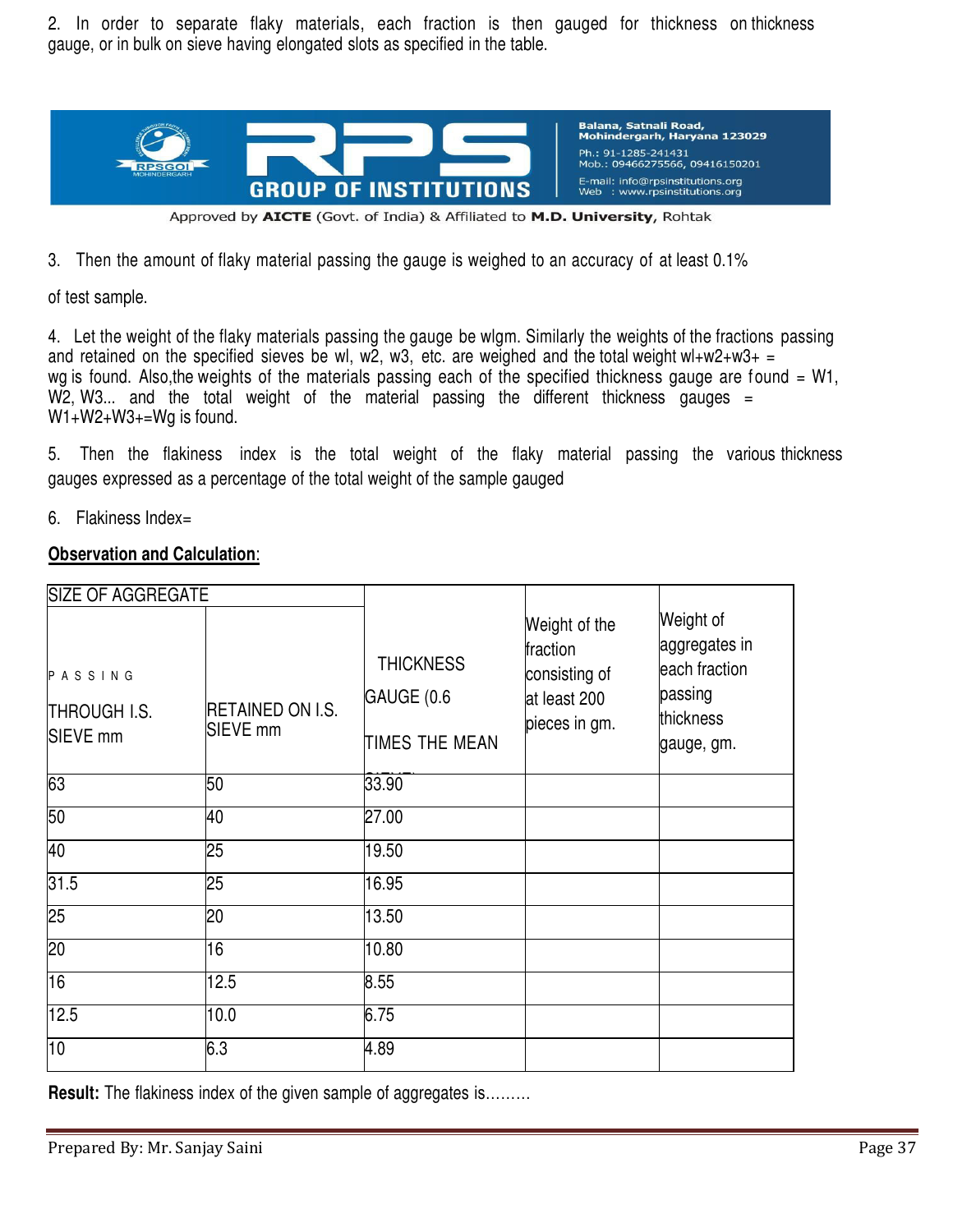

**Aim:** To determine the Elongation Index of the given aggregate sample.

**Apparatus:** Length gauge, I.S-sieves as given in the table and a balance of accuracy 0.01 Gm.

### **Procedure:**

> The sample is sieved through I.S-sieves specified in the table. A minimum of 200 aggregate pieces of each fraction is taken and weighed

- > Each fraction is thus gauged individually for length in a length gauge. The gauge length is used should be those specified in the table for the appropriate material.
- > The pieces of aggregates from each fraction tested which could not pass through the specified gauge length with its long side are elongated particles and they are collected separately to find the total weight of aggregate retained on the length gauge from each fraction.
- > The total amount of elongated material retained by the length gauge is weighed to an accuracy of at least

0.1% of the weight of the test sample.

> The weight of each fraction of aggregate passing and retained on specified sieves

sizes are found – Wl, W2, W3, ......................................................And the total weight of sample determined= Wi+W2+W3+....................................................................= Wg. Also the weights of material from each fraction retained on the specified gauge length are found =  $x_i$ ,  $x_2$ ,  $x_3...$  and the total weightretained determined =  $x_i$ -Fx2+x3+........................................= x gm.

> The elongation index is the total weight of the material retained on the various length gauges, expressed as a percentage of the total weight of the sample gauged.

Elongation Index ……..